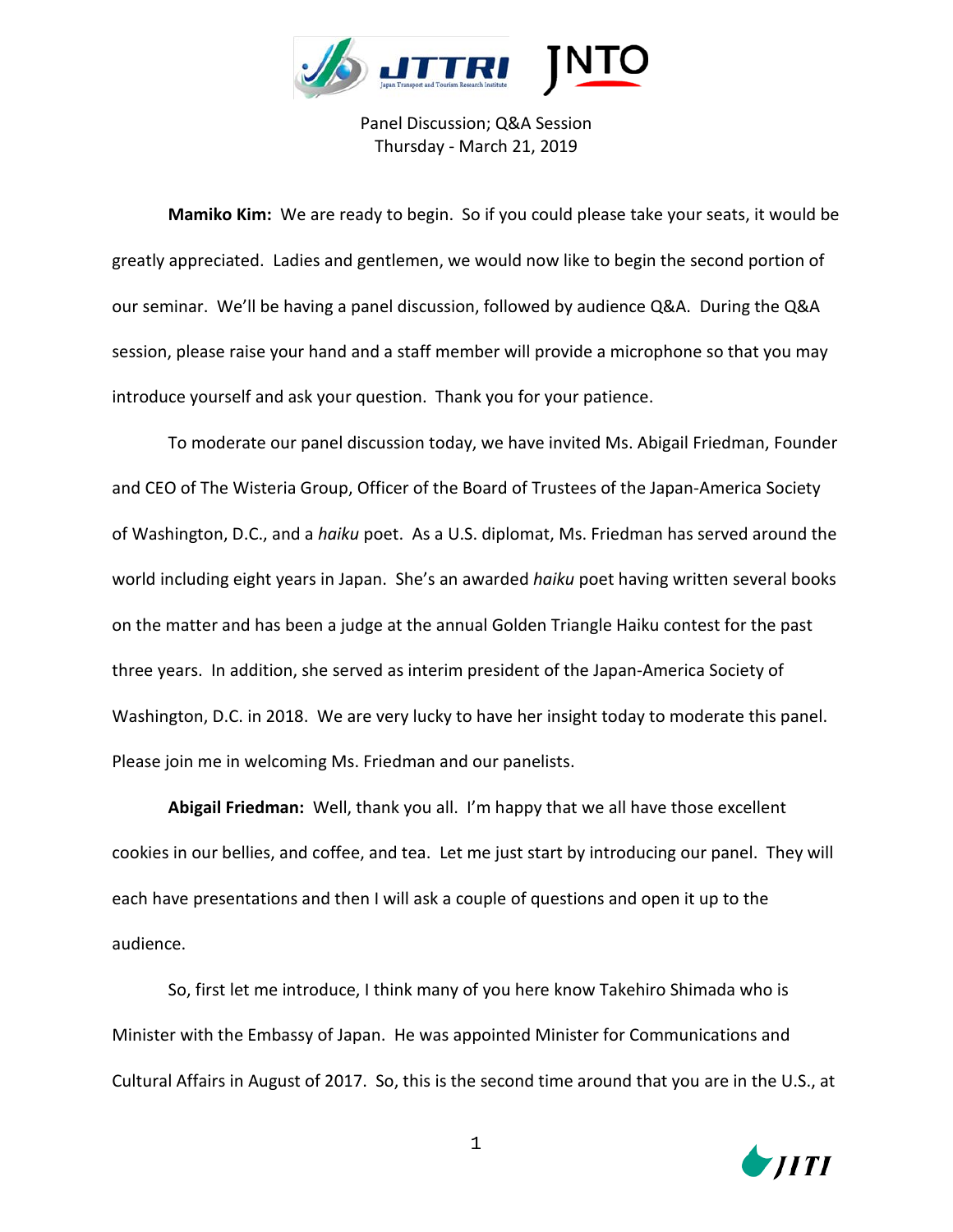

the Embassy. Prior to being in Washington, you were Director of the Japanese Policy Planning Division on the abduction issue which is a serious continuing issue. So, thank you for your work on that area. And Shimada-san joined the Ministry of Foreign Affairs in 1991, where he worked on International Peace Cooperation, China and Mongolia affairs, and a variety of foreign policy issues. Thank you for today.

Next, we have Laura Abbot, a dear friend, Executive Vice President and Chief Operating Officer of the U.S.-Japan Council's D.C. office. Until January 2017, Laura was also the Senior adviser at the State Department and the Office of Global Partnerships. Prior to that, she served in the U.S.-Japan Council at the U.S. Embassy in Tokyo as Executive Director of the TOMODACHI Initiative, which I understand you will be talking to us a little bit about later today. And Laura also has extensive experience in Japan. She moved to Japan just six weeks before the Great East Japan Earthquake of 2011 when she was a CFR Hitachi fellow. Among your many previous accomplishments, you were also on the U.S. Senate Committee on Foreign Relations as a professional staff member.

We then have a movie star, which is kind of unusual for Washington, D.C. Shin Koyamada, actor and producer, CEO of Shinca Group. Also, Chairman of a wonderful NGO, Koyamada International Foundation. And you're also on the Board of Directors of Sister Cities International. Koyamada-san was born in Japan and moved to the U.S. for the first time in 2000. He became best known to global audiences after his co-starring debut role in the Warner Bros. blockbuster Tom Cruise film *The Last Samurai*, which many of us I think have seen. I certainly did. It's great.

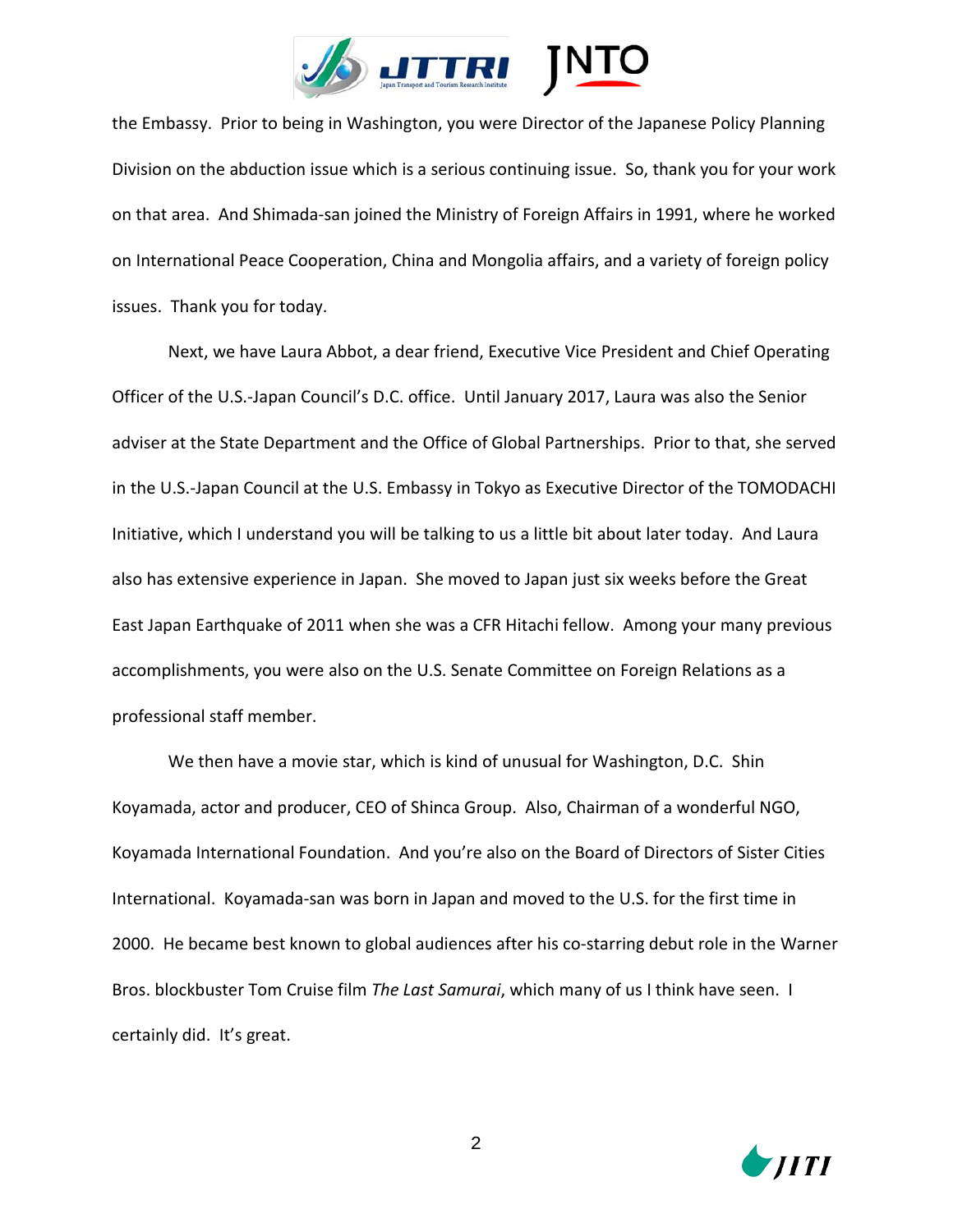

He became the first Japanese to star in a Disney Channel worldwide hit TV movie *Wendy Wu: Homecoming Warrior* in 2006 which was one of the highest viewed Disney Channel movies in the U.S. Since then Mr. Koyamada has appeared in many award-winning American movies and TV shows. In 2005 Shin cofounded Shinca Entertainment, an American producer of motion picture films, shows, comic books, and video games headquartered in LA. And as I mentioned before, Shin is very well known for his philanthropic causes through the Koyamada International Foundation, also known as KIF, a nonprofit that inspires youth and women to achieve their dreams and offers aid for natural disasters.

And lastly, way down at the end, with a lot of exciting things to share with us today is Aaron Wodin-Schwartz. Aaron is Vice President in Public Policy and Public Affairs of Brand USA. Aaron joined Brand USA in November 2011 where he served as Deputy Director for Strategic Outreach until October 2012. Then he was Director for Public Policy from October 2012 until becoming Vice President in January of 2017. During his tenure with Brand USA, he has successfully established a variety of programs with federal partners that highlight unique aspects of the U.S. such as our culinary experiences and federal land and waters.

Aaron was inducted into the Destination Marketing Association International "30 Under 30" Class of 2014. He was also with the Department of Commerce prior to his work at Brand USA. He was Presidential Management Fellow at the Department of Commerce. And he served as Policy Advisor to the Deputy Assistant Secretary for Service Industries where, among other things, he worked on implementing the Travel Promotion Act.

So, we've got a great panel here and I think we should just turn right to their presentations. Would you like to start Shimada-san?

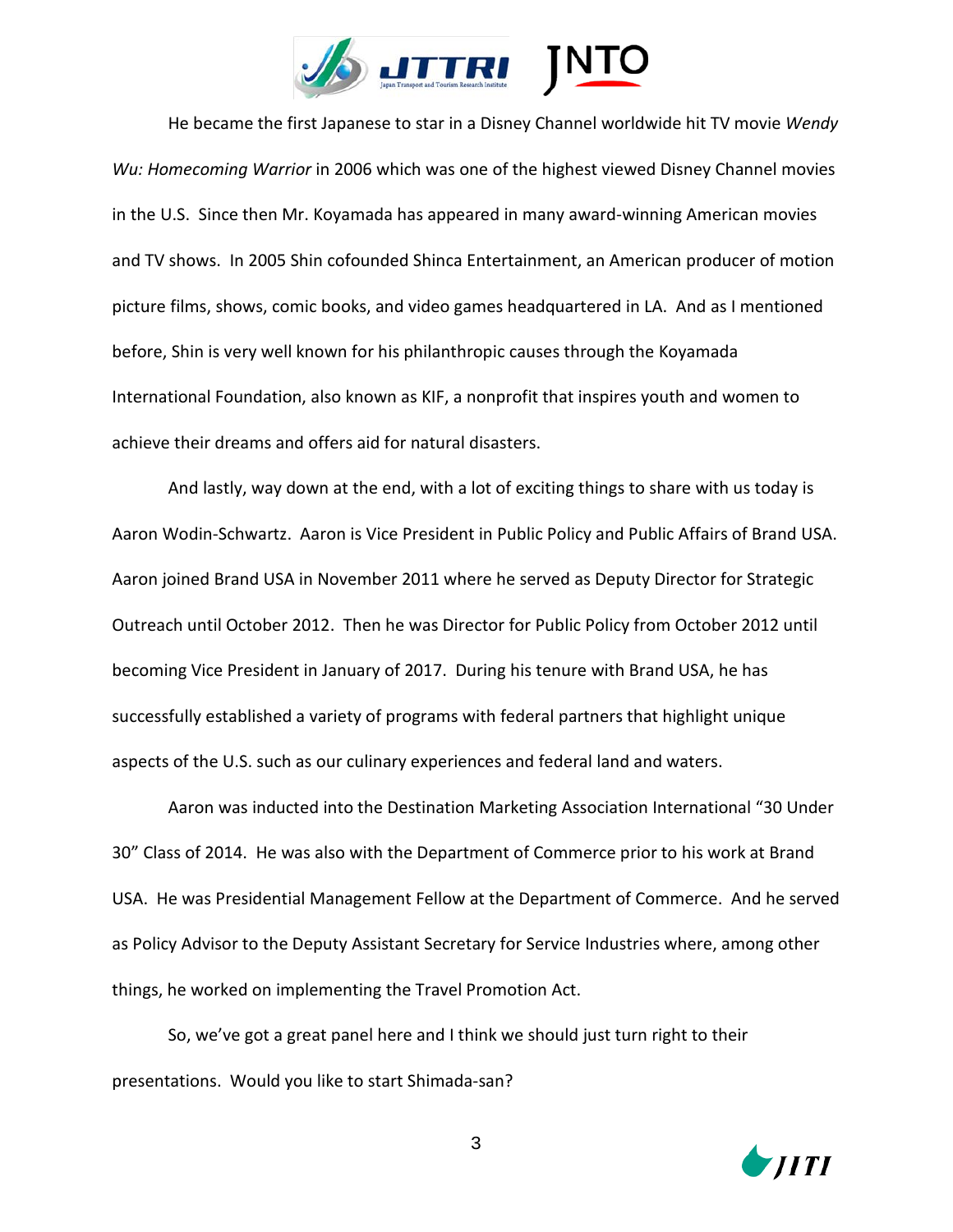

**Takehiro Shimada:** Thank you, Abigail-san. Good afternoon everyone. My name is Takehiro Shimada. I'm the Minister in charge of Public Relations. One of my important responsibility, our team is helping to advance Japan's public diplomacy in the United States. We strive to deepen an understanding of Japanese culture, foreign policy, and the body of Japan as the closest ally of United States. This also entails promoting U.S.-Japan shared values, democracy, rule of law, respect for human rights and so on, and most importantly facilitating the friendship between Japan and the United States.

From this perspective, tourism is based on tourism for Japan in pursuing our goals of public diplomacy. For example, the National Cherry Blossom Festival we kicked off during an opening ceremony this Saturday in Washington. This is the biggest festival to celebrate U.S.- Japan friendship in the United States. The festival attracts 1.5 million visitors from across the States and the world every year, as you may know. So, this is the biggest opportunity for the Embassy of Japan to remind the American people of the importance of our friendship.

As you see on the screen, the Embassy of Japan is promoting the festivities under the banner of "Little Flower, Big Story" celebrating Japan-U.S. friendship and gift of the cherry trees this year. As most of you may know, the cherry trees will soon join in Washington, originally a gift from the mayor of Tokyo to Washington in 1912. These trees have witnessed the history of friendship between Japan and the United States for almost 100 years. So, these little flowers on the cherry trees can tell you a lot of stories about our friendship.

At the same time, I believe that there are lots of individual stories and anecdotes that the people of the United States and Japan can remember as their own memories of friendship or love by enjoying the cherry blossom over the years. Our team hopes that the American-

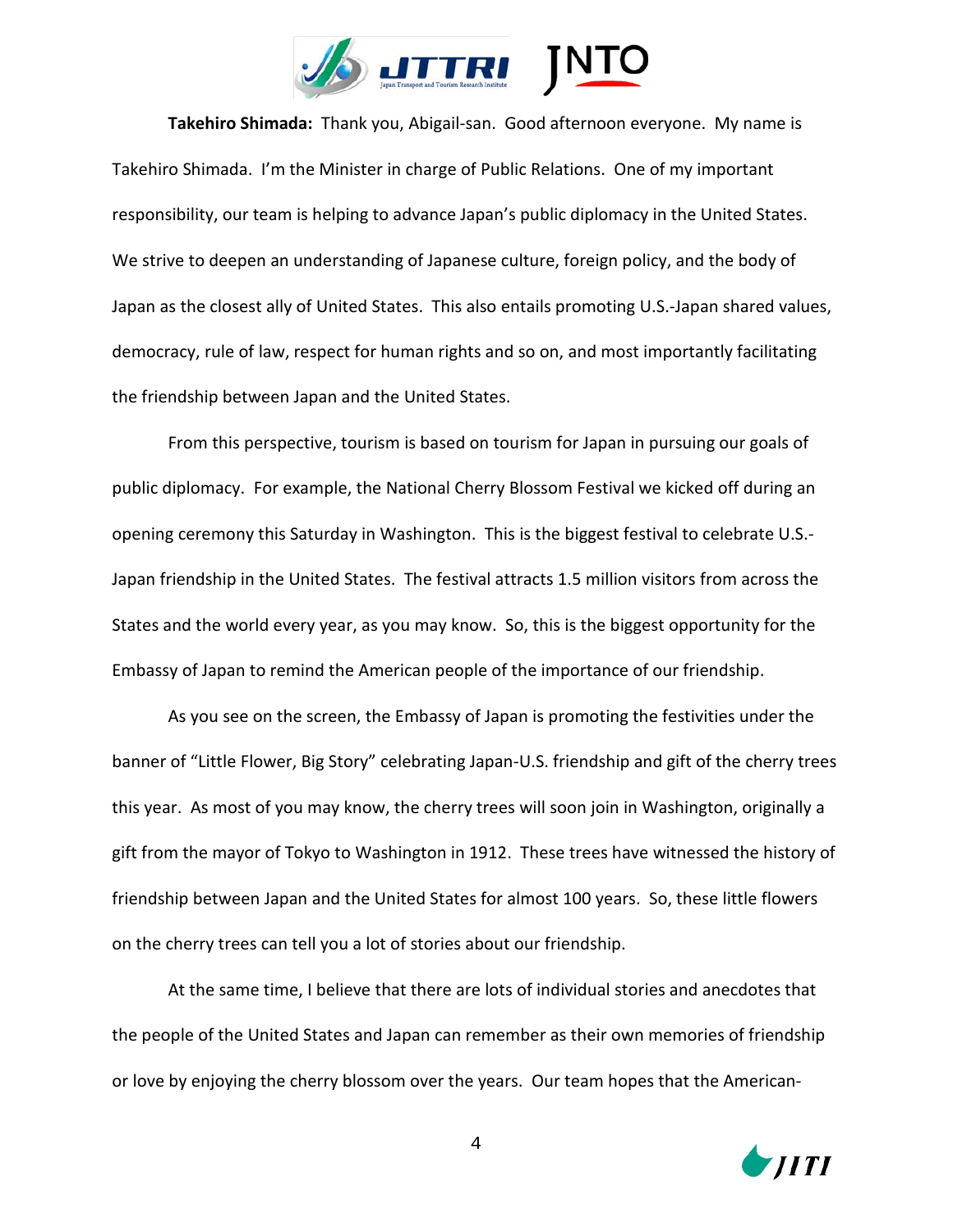

Japanese and the tourists from the world to come and enjoy the beautiful cherry blossoms. They would create their own stories of friendship based on the long history of U.S.-Japan relationship.

As a diplomat, I have visited more than 50 countries. I have lived in four countries through my career of about 30 years. I find that in order for us to understand people with different background and culture, it is best to visit and experience countries or places in person. Yes, to see is to believe - just like the ambassador mentioned at his speech. That is why tourism plays a significant role in public diplomacy efforts.

In Japan's case, the rich topographical variety of islands in the country with many beautiful mountains, rivers, lakes, coastline, together with the clearly defined four seasons, sightseers never get bored. Japan can also attract you with many historical sites and places to experience cutting edge technologies. And of course, you will enjoy delicious food with very reasonable price. You might get addicted to Japan.

Another good example of Japan's appeal is the JET Programme, the Japan Exchange and Teaching Programme. Every year the Japanese government recruits about 5,500 university graduates from all over the world to visit Japan to work mainly as Assistant English Teachers in Japan. And from the U.S., about 1,000 graduate students visit Japan as a JET. Now there are a total of 34,000 American people who have worked as JET in the past 33 years. Luckily enough most of the American JETs come back to the United States with a very positive image of Japan and the Japanese people. And even in this town I frequently come across JET alumni whenever I visit my counterparts in the government, private businesses, and media think tanks and

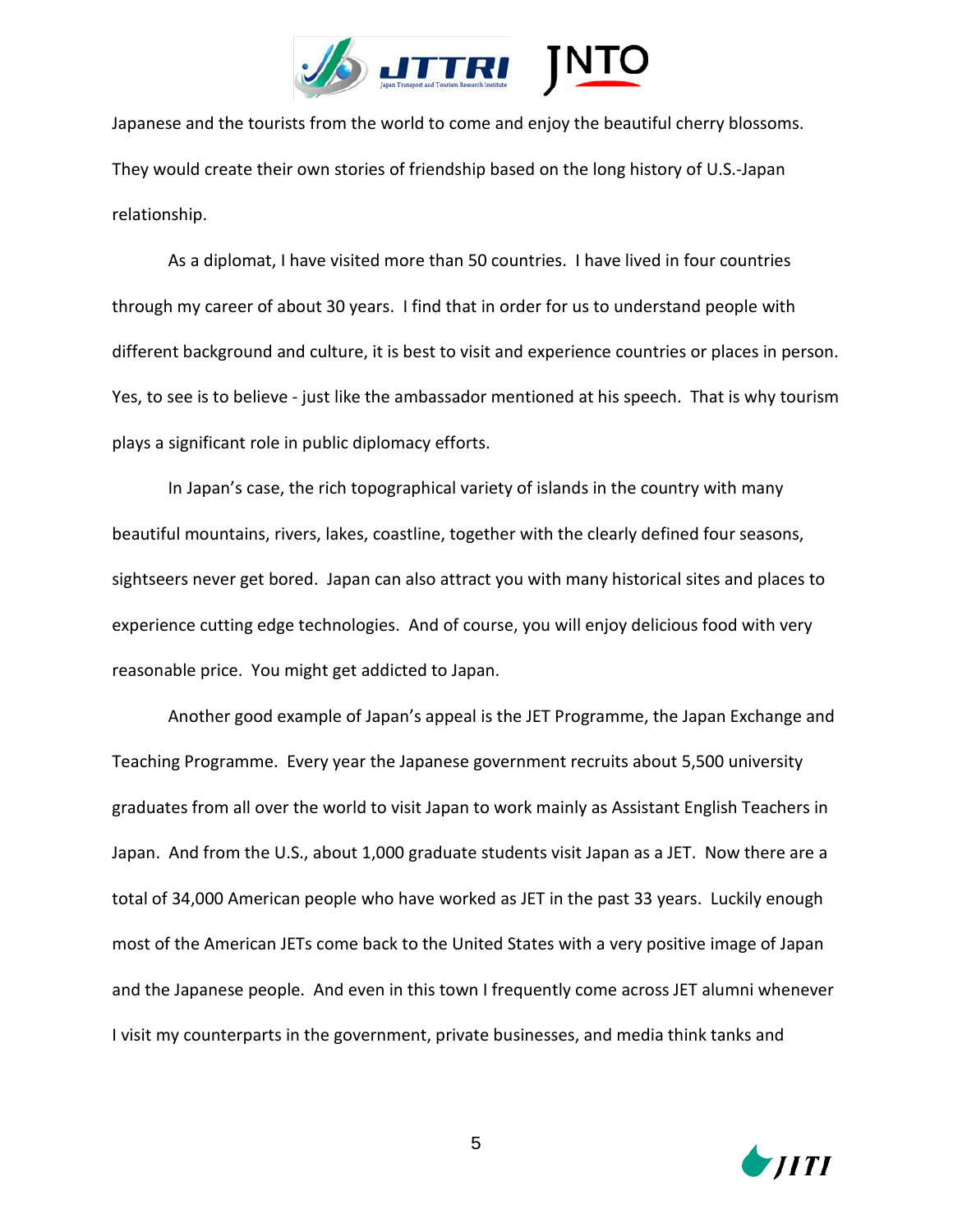

others. Thanks to them we are always encouraged to realize that we are surrounded and supported by American who share our common values.

Whatever piques your interest in Japan or Japanese culture, I hope that more and more Americans visit Japan and the Japanese visit the United States to deepen our friendship and pass through bonds to the future generations. As you may know, Japan will host the Tokyo Olympic Games next year. I hope that the Americans, especially the younger generation, would come to visit Tokyo and maybe create another story to tell of the new chapter of the friendship of their own. Thank you very much.

**Abigail Friedman:** Thank you. Laura.

**Laura Abbot:** Thank you. Good afternoon everyone. Okay, I hope I have better luck. Thank you, Abigail, and thank you Shimada-san.

So, I am Laura Abbot and work for the U.S.-Japan Council. The U.S.-Japan Council is extremely focused on the importance of people-to-people connections between the United States and Japan. As Master Sugiyama mentioned, I think the strength of the relationship is really founded on these personal connections. So, I'd like to just talk briefly about some of the work we do to bring Japanese to the United States and Americans to Japan.

We're focused on developing and connecting diverse leaders to create a strong U.S.- Japan relationship. We're bringing people together from across sectors, backgrounds, and generations because we feel that this is the underpinning for a stronger relationship between our two countries, for the strength of that relationship but also because the U.S.-Japan relationship matters for the Asia Pacific region as well.

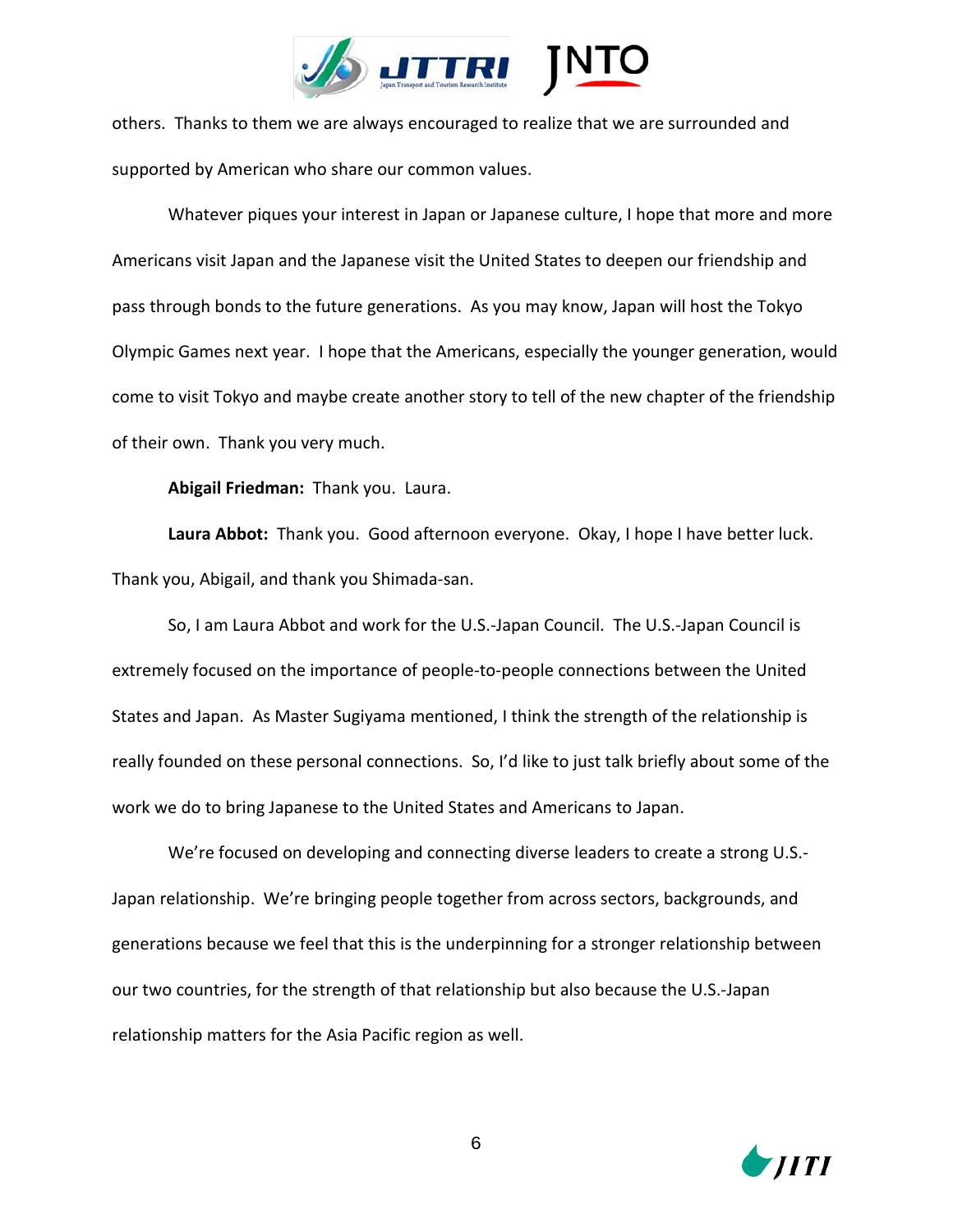

We are investing in the next generation through a number of different programs.

Perhaps the most well-known is the TOMODACHI Initiative. So, I'd like to just show you a short video on the TOMODACHI Initiative. Let's hope that the technology works here.

[Start of the video clip] [Music]

**Laura Abbot:** The TOMODACHI Initiative develops the leaders of tomorrow. On March 11, 2011 the Great East Japan Earthquake struck the beautiful towns and villages of the Tōhoku region of Japan. We wanted to support young people in Tōhoku, so we launched the TOMODACHI Initiative. The TOMODACHI Initiative is a public-private partnership between the U.S.-Japan Council, the U.S. Embassy in Tokyo with strong support from the government of Japan. Thanks to the generous support and partnership of many Japanese and American companies, we've been able to have a profound impact on the lives of many young people in Tōhoku and beyond.

Today our programs connect young people from across Japan, from Hokkaido to Okinawa, to young people from across the United States. Since inception, the TOMODACHI Initiative has provided life-changing experiences for over 7,000 young people and counting. We're creating a community of internationally-minded young leaders we call the TOMODACHI generation.

Female Voice: [Speaks in Japanese]

[End of video clip]

**Laura Abbot:** We can cut that there. Thanks. Thank you. Actually, since that video, we now have about 800 more participants. So we're now at around 7,800 young people. We're bringing them through short-term exchanges, through study abroad programs, and through

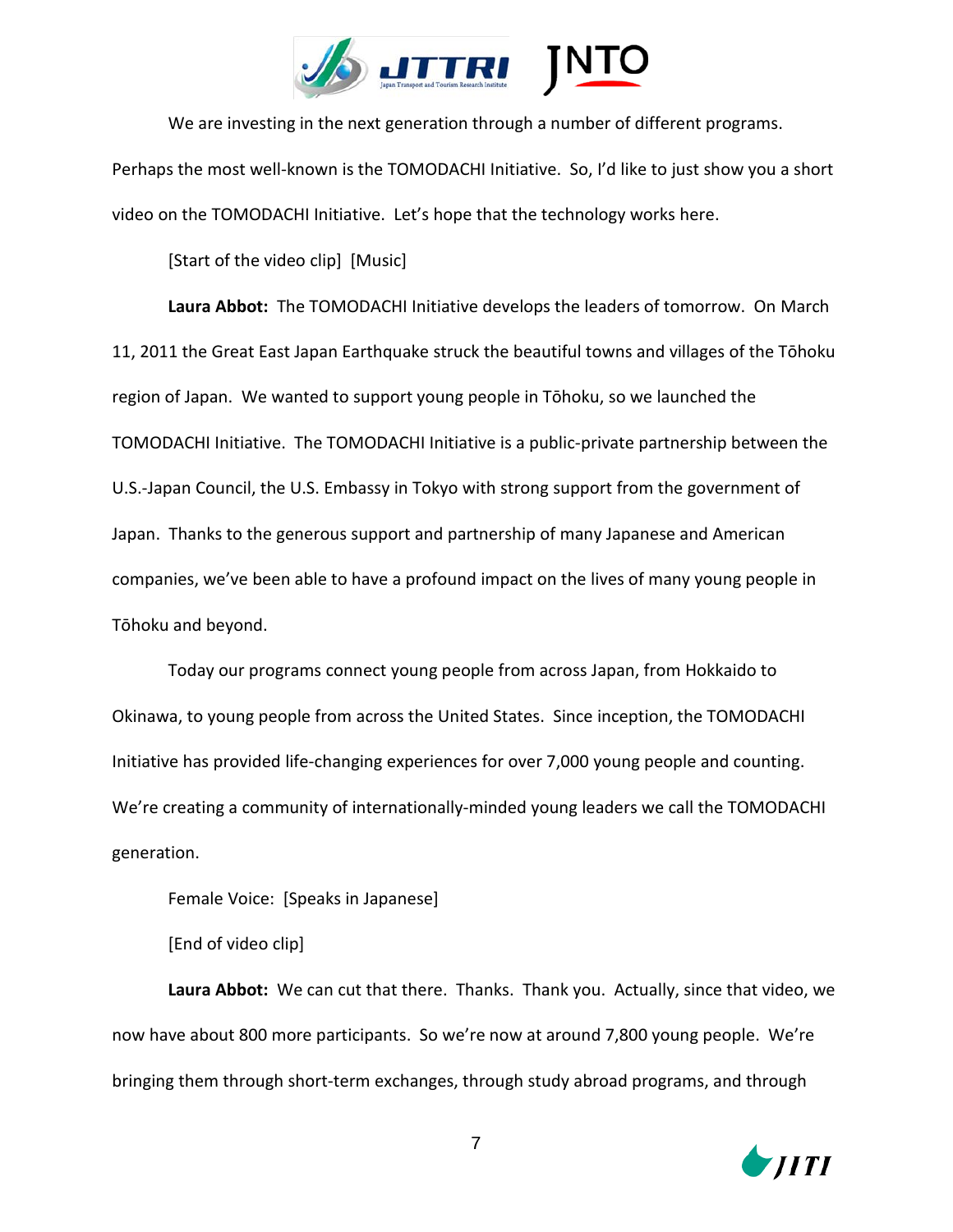

programs focused on particular areas of expertise such as STEM education or women's leadership and empowerment. So, we hope too that you may have an opportunity to interact with some of these young people in the future, if you haven't already. I always find it, I'm saying to Abigail, the most inspiring part of my job is getting to meet the young people and hearing about their own inspiration to remain involved in each other's countries in the future.

Another aspect of our work is a study abroad program called the Watanabe Study Abroad Program. This scholarship provides opportunities for Japanese and Americans to study for one year in each other's country, in the undergraduate or graduate program. This is the third year that we've been doing this through a very generous grant from someone whose life was transformed by a study abroad experience and wanted to provide that experience to others.

Another aspect of tourism that we work with through the U.S.-Japan Council is connecting Japanese Americans with their roots in Japan. The flagship program that is being supported by the Ministry of Foreign Affairs for many years is the Japanese American Leadership Delegation. We've now had 217 Japanese American leaders that we've brought to Japan through this program. I think the ripple effects are many. For many participants, it's been a catalyst for them to reconnect with Japan and bring their families in the future.

Another aspect that we work on is bringing Asian Americans state-elected officials to Japan. I think as many of you in the room are aware there's a continuing conversation about history in this country. The history issues we feel are important to bring people up to speed with the current situation in Japan and particularly bring Asian American elected officials to Japan to see what it's like now and have them fall in love with the country, which is always

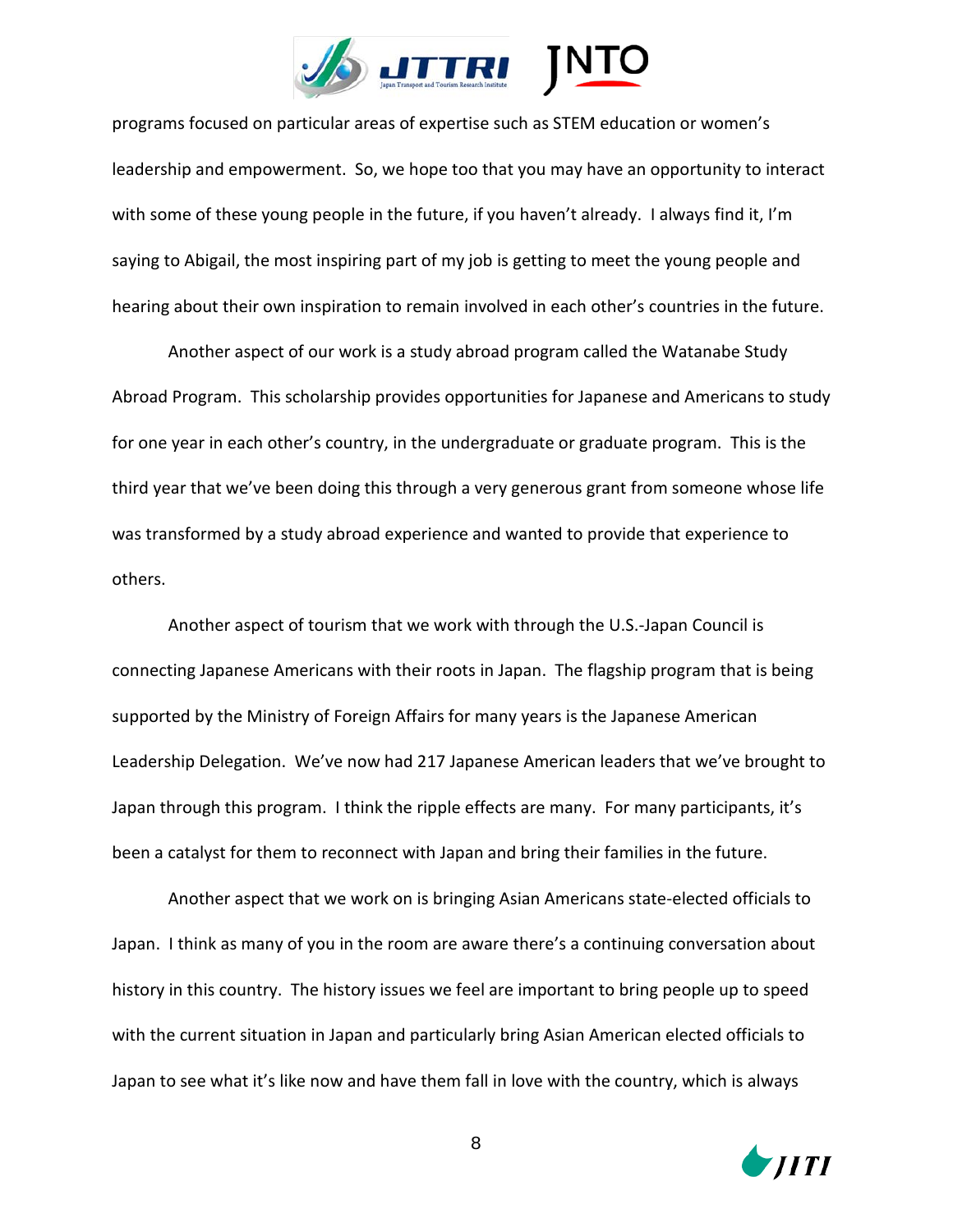

what happens when people go to Japan, and bring some of those ideas and fondness for Japan back to the work that they are doing in the regions across the United States.

Another aspect of our work is our annual conference. I think many in the room may have attended past conferences. But I think this is another way in which we can promote travel to each other's countries. So, we bring around 750 attendees a year to our conferences. In this coming one this fall, anyone who's interested, please keep an eye on our website and sign up to come. It will be in Los Angeles. But we do alternate in Japan and the United States and bring a great number of interesting speakers together.

Also, I'd like to just mention lastly that we think there's important connections to be made at the regional and prefectural levels. We may run a Governors' Circle that brings together governors from prefectures in Japan to the United States. They'll be convening and gathering in the Silicon Valley later this year.

We've also done regional economic summits in Hawaii and in Texas in trying to connect Japanese businesses with local regions in the United States and recognize that it's not just about Tokyo and Washington or Tokyo and New York but there are lots of places around the country that matter. We want to promote tourism and travel and economic relationships in those areas too. So, with that, I look forward to the conversation on the panel. Thank you.

**Abigail Friedman:** Great. Thank you so much. And thank you for the great work that your organization is doing to help young people in both our countries. Shin-san, your turn.

**Shin Koyamada:** Hello everyone. How are you? I hope you're having fun. We have a camera, so I feel like I'm filming a scene or something. I'm kind of shy in front of a camera, but I'd do my best.

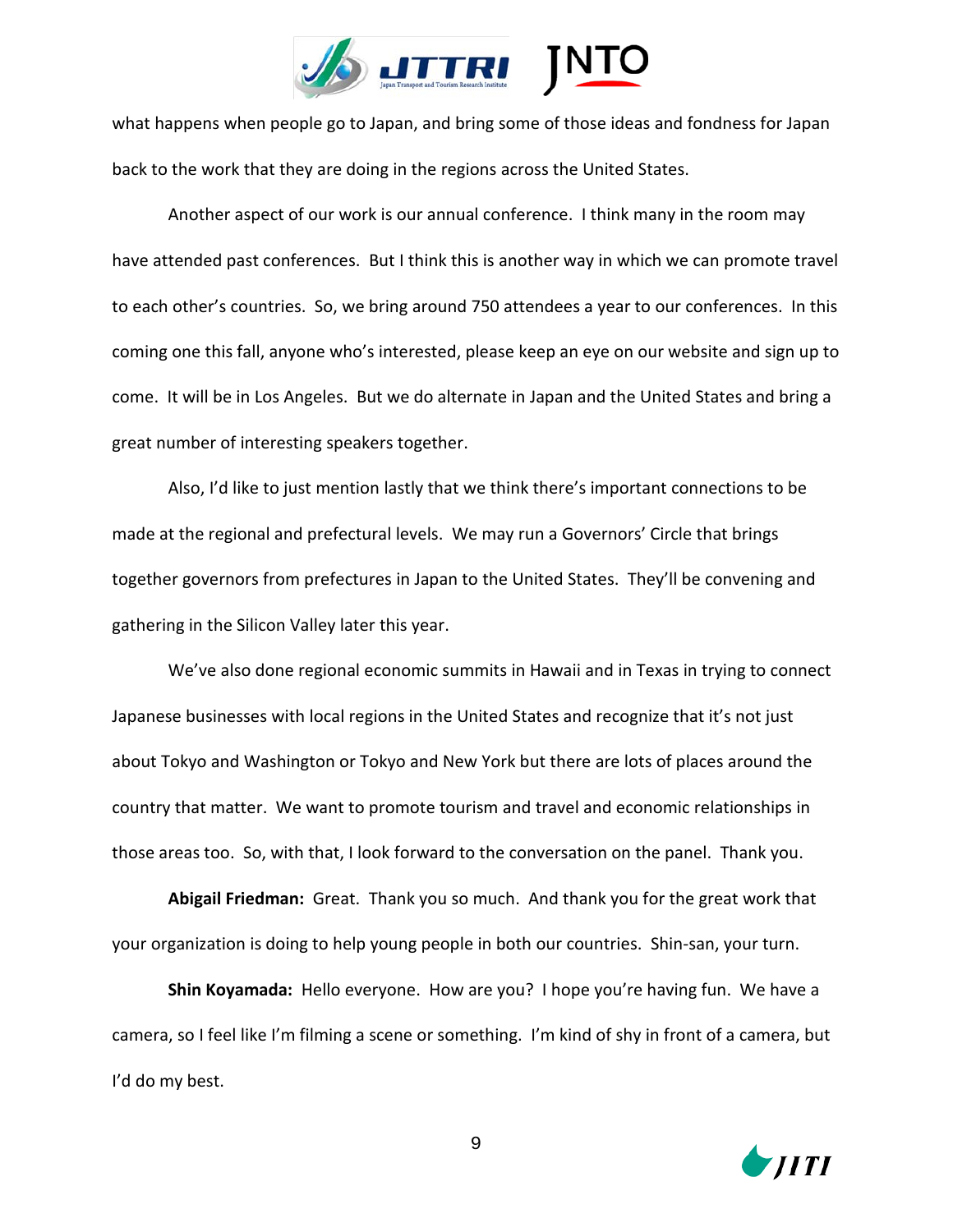

My name is Shin Koyamada. I'm based in Los Angeles. I am originally from Okayama, Japan. I moved to the United States in 2000, about 19 years ago, growing up 18 years in Japan and 19 years in the United States. So, I'm kind of like a hybrid person in the United States. I'm happy to be here and meeting new people.

After being in the movie, in the *Last Samurai* and the *Wendy Wu: Homecoming Warrior* on Disney Channel, I've been on the Disney Channel, I have my own movie. I grew up with this Disney Channel kids. And I was very involved with charity causes throughout the United States. That's one of the things that Hollywood people do, get involved with the charities very deeply as a part of American culture. So, I was introduced to that. I was travelling in different places - Texas, Washington, D.C., and everywhere in California.

In 2008 my wife, Nia Lyte - a TED Talk-er, TEDx Talk speaker and she's from Colombia but she's American - we founded our foundation called Koyamada International Foundation, simply KIF, in 2008 in Los Angeles. Oh. So we founded it in 2008. We have six major programs. I'm going to try to rush this. We have a Global Youth Empowerment Program, Girls & Women Empowerment Program. We have People-to-People Relationships, Natural Disaster Relief, and 1000 Ways to Give, and Sustainable Development.

In Global Youth Empowerment, we organize lecture events at the different universities. In Girls & Women Empowerment event, we do a lot of women-focused lecture events throughout Japan and elsewhere. In People-to-People, we team up with the embassies and consulates and do a lot of cross-cultural and educational event in the regions of Japan. In Natural Disaster Relief, we do a fundraising and gather relief goods and send that out to the affected areas. For example, we did one in 2011 at the Great East Tōhoku earthquake. 1000

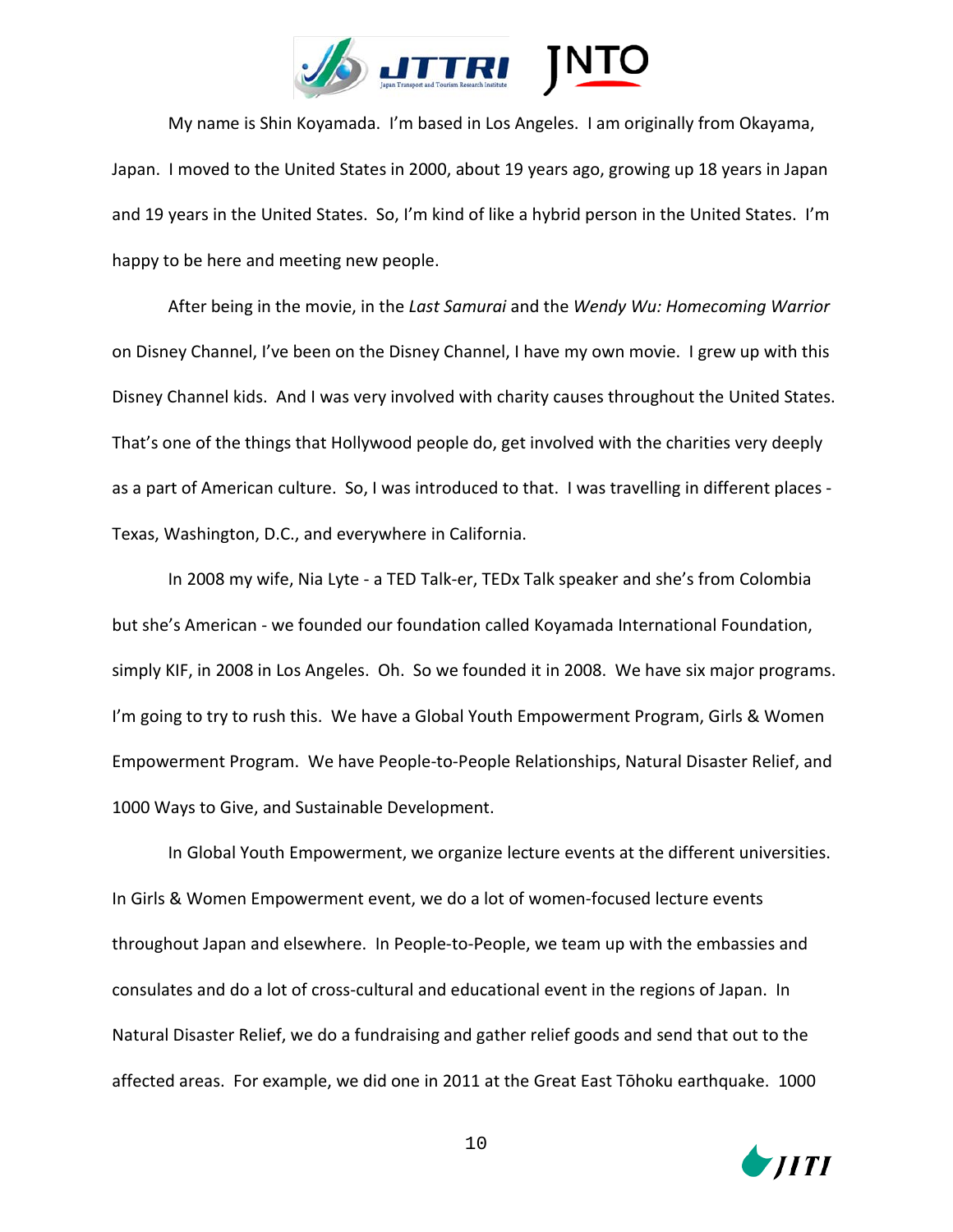

Ways to Give is a homeless program and promote extreme poverty around the world. Sustainable Development, which you know as SDGs, which was started by the United Nations in 2015. We team up with a lot of organizations to promote SDGs, sustainable development goals.

Our mission, we're working on shortening the mission. But our mission is to improve quality of people's life by empowering global youth and women to reach their full potential and, by providing humanitarian aid, to promote global peace and sustainable development. So this is one of the programs we did in Japan in 2013 and '14. It's called Japan-U.S. Discovery Tour which Shimada-san was a big help for helping me, helping us out to organize this event in Tokyo. He was based in Tokyo. Oh, by the way, he's the one who recommended me to this event. So, thank you Shimada-san for the opportunity.

Because I was in the Disney Channel, I became friends with a lot of Disney actors like Dylan and Cole Sprouse. We toured throughout Japan ten cities. We reached to about 3,000 Japanese high school and undergrad students. It was very successful. We did a talk show crossculture event. We even visited U.S. bases in different places in Japan.

This is another program. It's one of the programs, a Global Youth Program. We send different speakers to different national and private universities in Japan to share our speaker's experience internationally to inspire, to pursue their dreams, and cultivate their global mindset.

This is Kindai University. The picture one before was at the Kansai University. This is Kindai. We've done it in Okayama University and Ritsumeikan University. We've done Okayama University and Okinawa International University. So, this is another thing that we

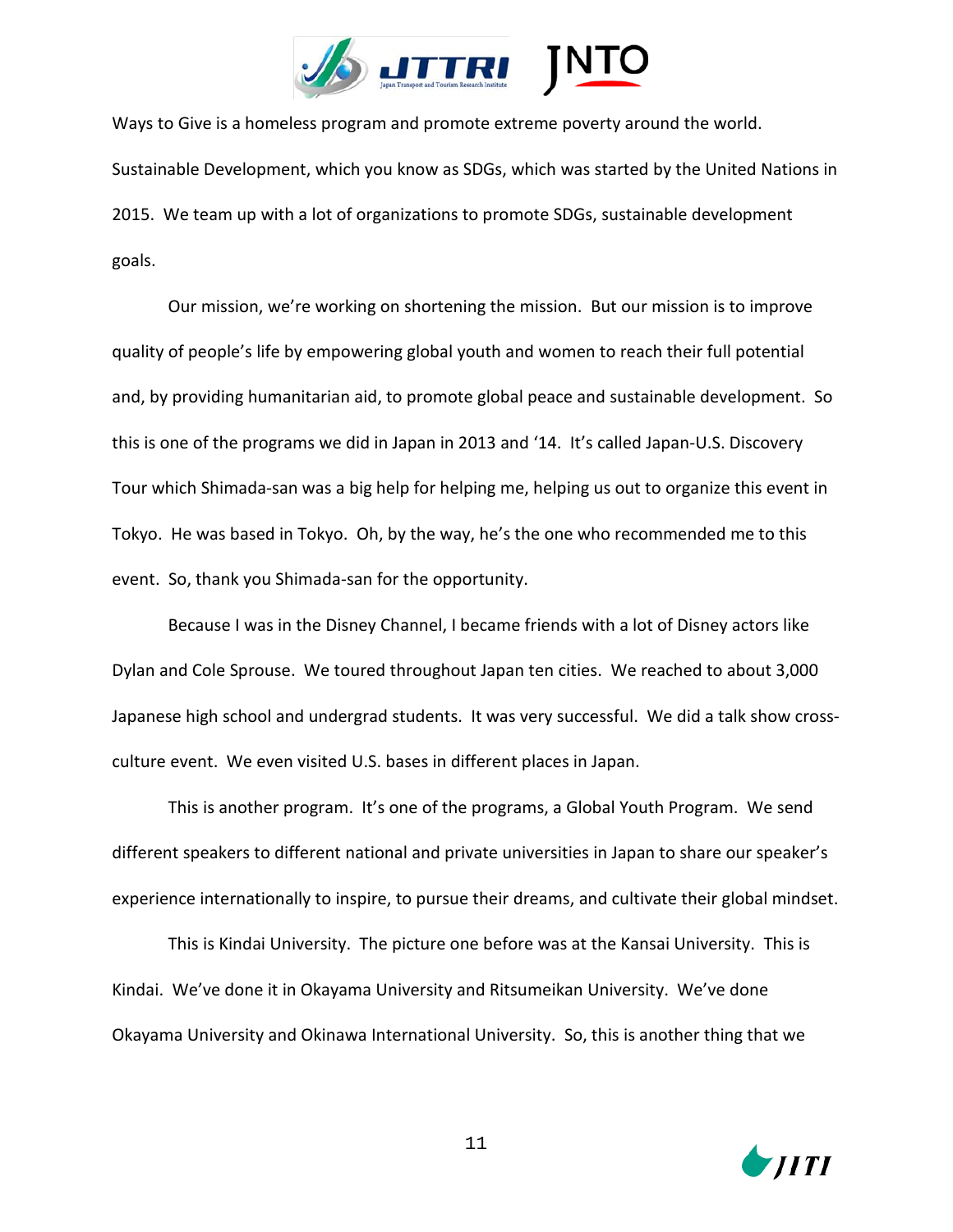

teamed up with our U.S. Embassies and consulates. We did many, many lecture events targeting youth.

And this is high school. This is two, three weeks ago. I had a meet and greet with Foreign Minister Kono-san. I also had the privilege of meeting the prime minister and his wife.

In KIF, we team up with the -- we have a global partner, with the Sister Cities International in which I was elected as the first time Japanese to be on the National Board of Directors in which Norman Mineta has been a very big help. Thank you for your dedication. JCI, Junior Chamber International, is another organization that we became a global partner. Our thing is to team up with global organizations to outreach bigger and bigger around the world.

Lastly, this is next week, on March 27, San Antonio. We have a Japan-Texas Leadership Symposium. This is a program that Sister Cities International and KIF and the city of San Antonio are organizing in San Antonio. This is a one-day event. This is actually sold out. I was going to invite all of you to come to this event. This is a free event - free food, free networking. If you're interested and still coming to this event in San Antonio next Wednesday, please follow-up with me. Probably, I can help you out. Thank you for the opportunity. Thank you.

## **Abigail Friedman:** Over to you.

**Aaron Wodin-Schwartz:** Thank you very much, and thank you everybody for being here today. My name is Aaron Wodin-Schwartz. As I was introduced, I'm with Brand USA - the destination marketing organization for the United States, very similar in many ways to JNTO.

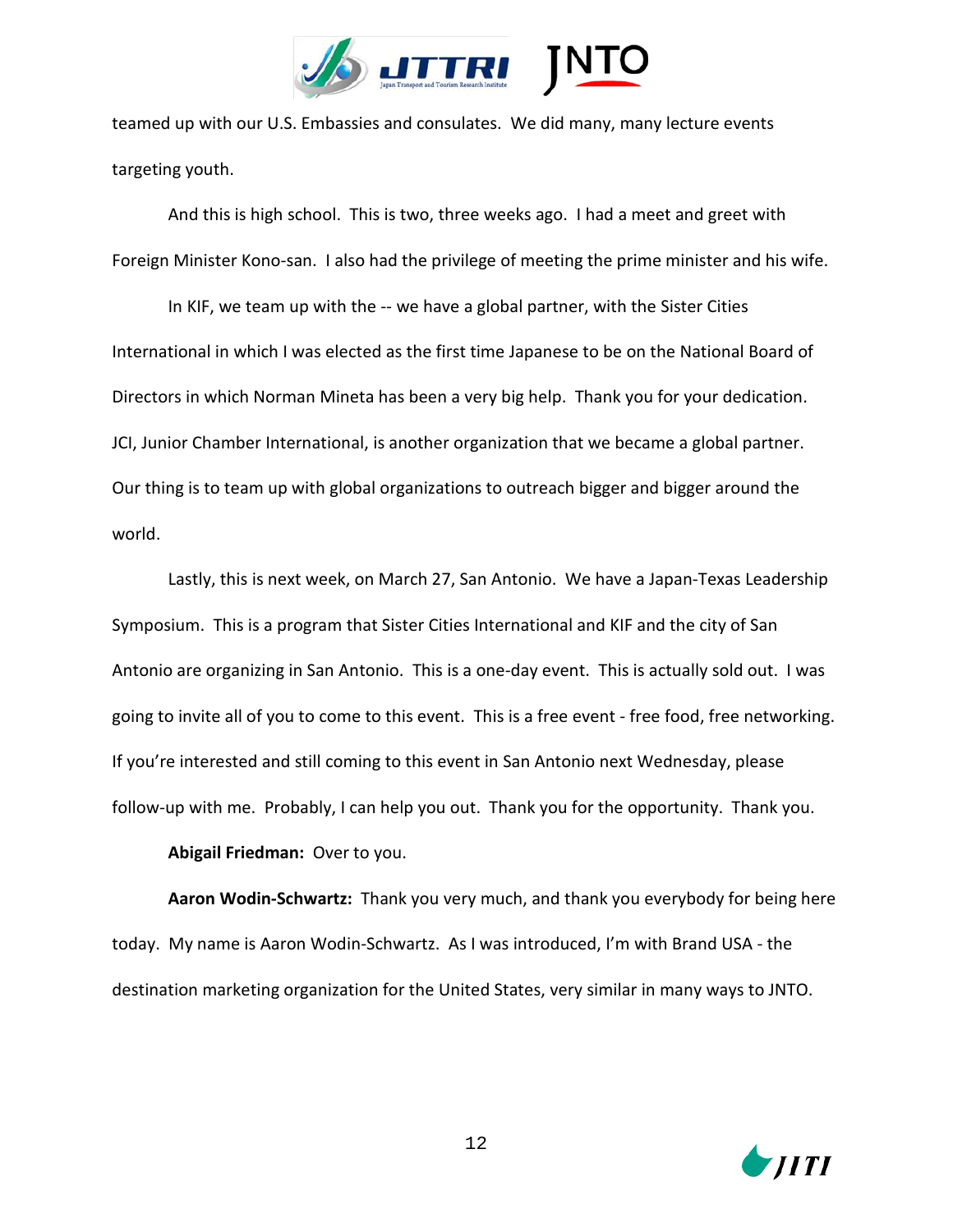

I want to congratulate President Seinoon that great presentation. I really want to go to Japan now, very inspired now. Although now I'm concerned about competing head-to-head in Australia, we got to up our game.

So just a fair warning, I've probably prepared too many slides. So, I'm going to kind of skip over a couple and fly through. But what I really want to do today is to give a little bit of an overview first of all who Brand USA is, how we approach our job of inspiring the world to come visit the United States, and then in particular what our outlook is for Japan, some of our activities in Japan. And then I look forward to following up with the discussion on the panel.

First of all, Brand USA is a public-private partnership. We are created by the Travel Promotion Act in March 2010. It's the first time that the United States has had a nationallycoordinated marketing effort for tourism to the United States. For a long time I think the idea was that we didn't need that. People heard of us. They know where we are in the map. But we saw a steep decline in our arrivals in the decade after 9/11. We really realized that we needed a nationally-coordinated campaign both for the country and to help all 50 states, five territories, and the District of Columbia be able to compete on level footing with our competition around the world like Japan.

So, you see our mission here is simply to increase incremental visitations, spend, and market share for the USA as a destination, and Japan is one of our key markets. I will just note that we launched our first campaign in 2012 and Japan was among the three markets that we launched that in, along with Canada and the UK. It's a market that continues to be a top market for us, a very important market for us. We really, really look forward to welcoming more and more Japanese here.

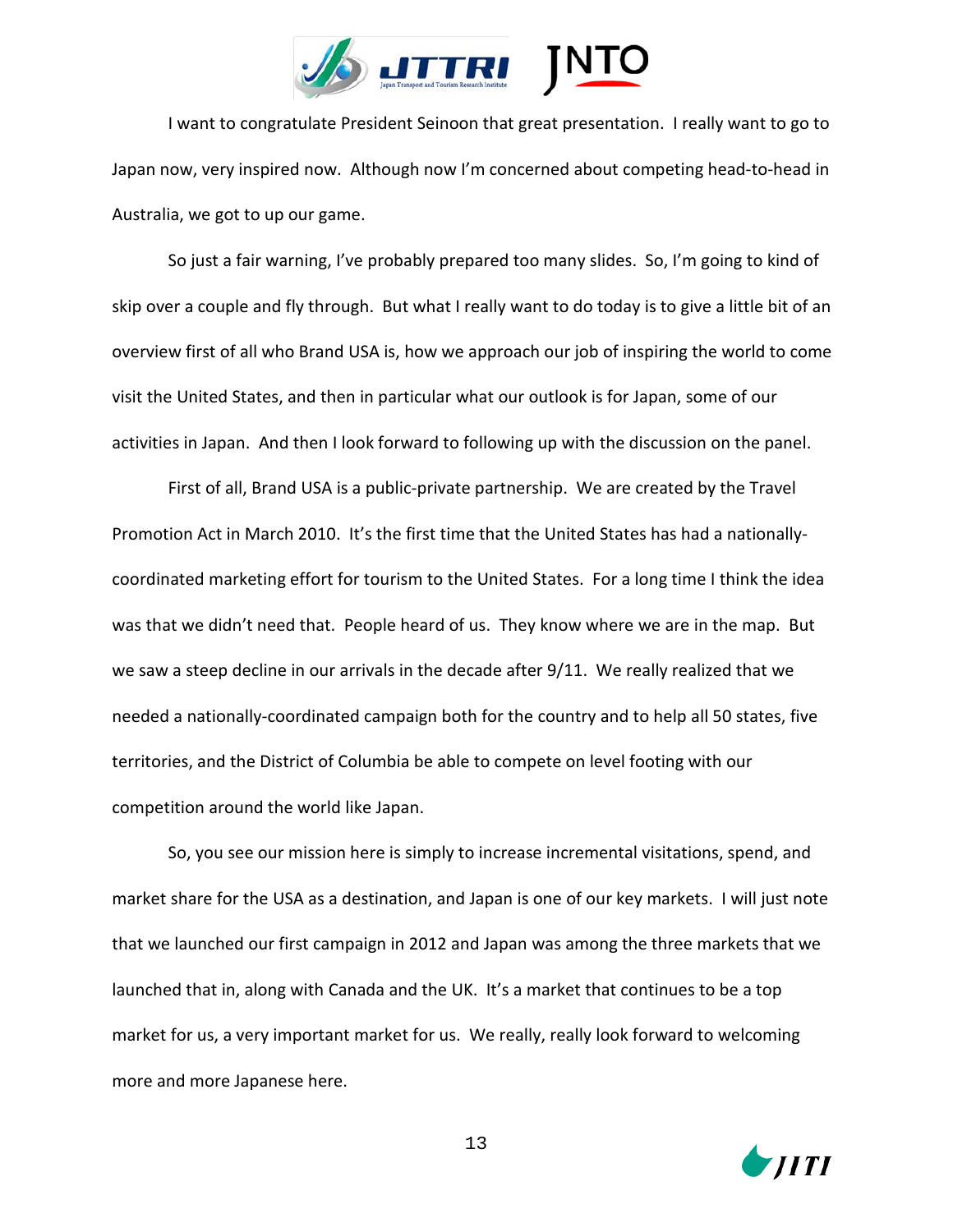

This is a little bit of the travel trends. You can see that, like many countries, there was a huge dip in the decade after 9/11. I'm happy to note that that of course has stabilized. Visitation is fairly steady right now from Japan, visitation and spend. So, you can see the latest figures in which we have -- at least here we have figures since 2017. Just about 3.6 million arrivals from Japan and a little over \$16 billion in spend. That actually ranks fourth overall in the world for the United States, and so it's a really critical market, and number two overseas if you exclude Mexico and Canada. So really, really important for us and obviously creating jobs all over this country and communities large and small.

I'm going to, like I mentioned, skip over a couple of these things. But I do want to talk briefly about, similar to the JNTO presentation, a little bit of how we go about marketing the USA. We do have of course our direct-to-consumer marketing efforts. And I'm going to show a little video clip in just a minute. But I encourage folks to go to visittheusa.com or gousa.jp. Or if you're on your smartphones now, you can look at the GoUSA TV app and see some of our great video content.

So, a lot of what we do is around consumer-driven marketing. Originally, we had a really nice high-quality 60-second TV spot that we shared around the world, and it was great. Now what we've really done is started to target our messaging very specifically to each market.

So, in Japan, for example, we work with major influencers that have a great online following and take them on road trips, and culinary journeys, and national parks adventures all over the United States. That's been a really effective way to communicate in an authentic manner toward our target audiences around the world that sort of gets beyond the advertising.

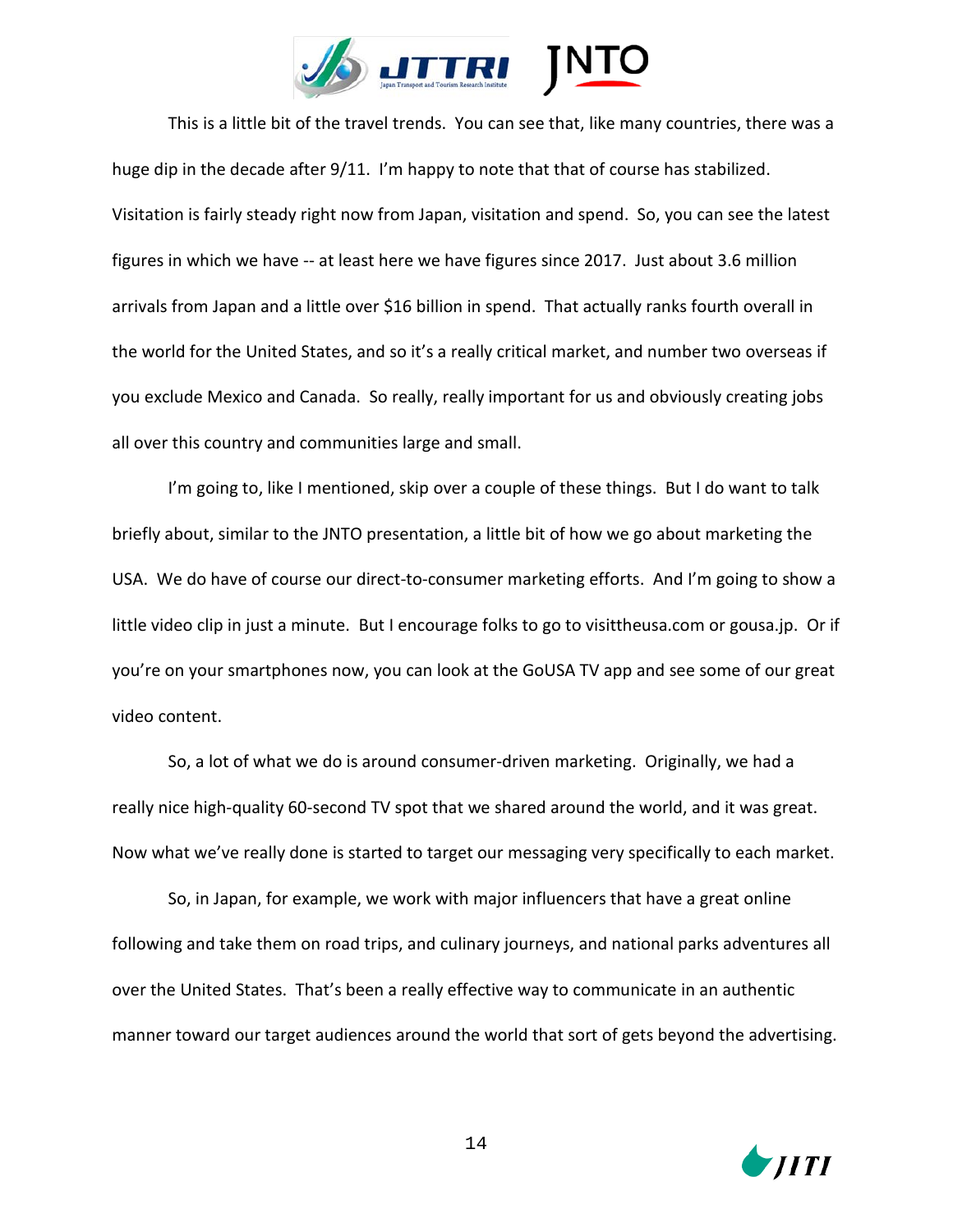

Another big part of what we do is to work with the travel trade which are the tour operators and travel agents and the sort of distribution channels for our travel product. That is especially important in Japan which is a market that still has a relatively high use of brick-andmortar operations. And so, we do a lot of work of course with our friends at JATA, the associations of travel agents. And we have a team on the ground in Japan that really puts together these opportunities with travel writers, travel agents, product managers at the big tour operator companies, and is able to really create new and interesting products so that not only are we welcoming more Japanese to this country but also inviting them to explore more areas of the country beyond some of the traditional gateways. Really getting them out to, through and beyond the gateways.

Finally, we work collaboratively with all of our city and state partners around this country to create platforms and programs to allow them to tell their stories. So, we'll partner with Travel Oregon, for example, in Japan so that they're able to attend the big trade shows and have their digital marketing through the gousa.jp platform. It's a good way for a lot of those partners that wouldn't otherwise be able to invite Japanese to visit their states and cities to be able to do so.

So, I want to just show you a very brief -- this is sort of a 30-second sizzle spot that we might show on social media in Japan. It's just one small example. And I again invite you to check out our website for more. I'm not sure if that video is going to play or not. Well, it's an amazing video. Trust me.

[Start of video clip] [Music]

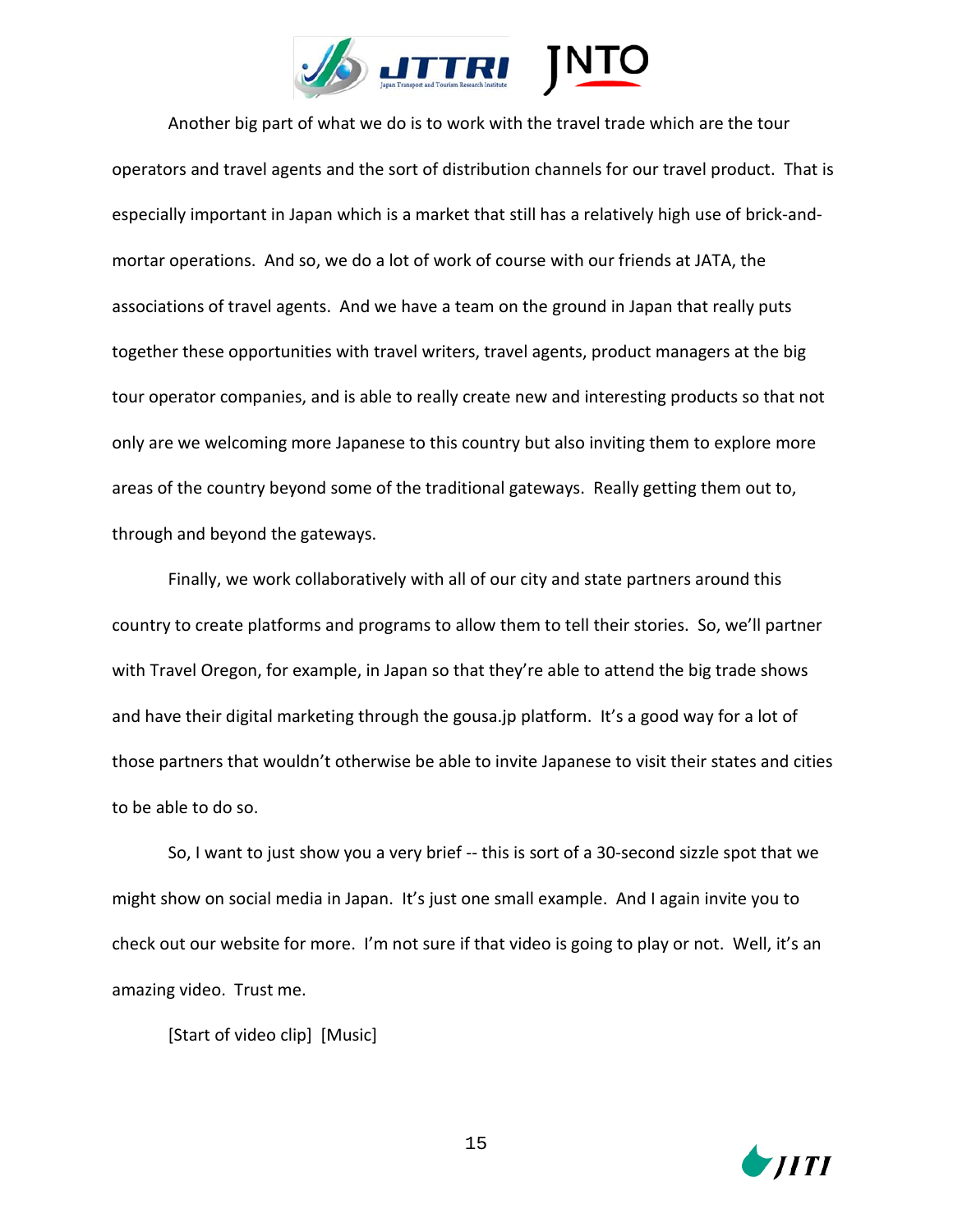

Male Voice: Austin is the city of creation. It is a fantastic environment to make new things. [Music]

[End of video clip]

**Aaron Wodin-Schwartz:** So that is an example of the type of content we've created for Austin, Texas. The point here is a lot of what we're doing now is really trying to inspire people through authentic local voices or through trusted voices from our target markets. The key to success for us has been really showing that authentic flavor of a place, as you can see in that video, which is a mashup of much of a few different video products that we have as well as then working with those key influencers that people know and trust.

This is a slide that just shows some of our travel trade engagement. Again, this is how we get itineraries and product in the hands of travel agents so that when we inspire our friends in Japan to want to come explore Kansas City, that there's a product available for them to activate against that desire. So, I'm happy to talk a lot more about that as we get into the discussion here. And thank you all for your time.

**Abigail Friedman:** Great. Thank you very much. We're going to have a little *haiku* interlude here. Because it's rare that I'm introduced in a professional setting as a *haiku* poet, so I didn't want to pass up the opportunity. Also today is the first day of spring. In Japan all of these events are marked with poetry and excellent food that matches the season. So, here's a poem by *haiku* master Kuroda Momoko. I'll read it in English. She wrote it in Japanese. And the *haiku* is: Rosy pink Fuji greets the heavens first day of spring - B*ara iro no Fuji risshun no ten ni kana.* There we have it.

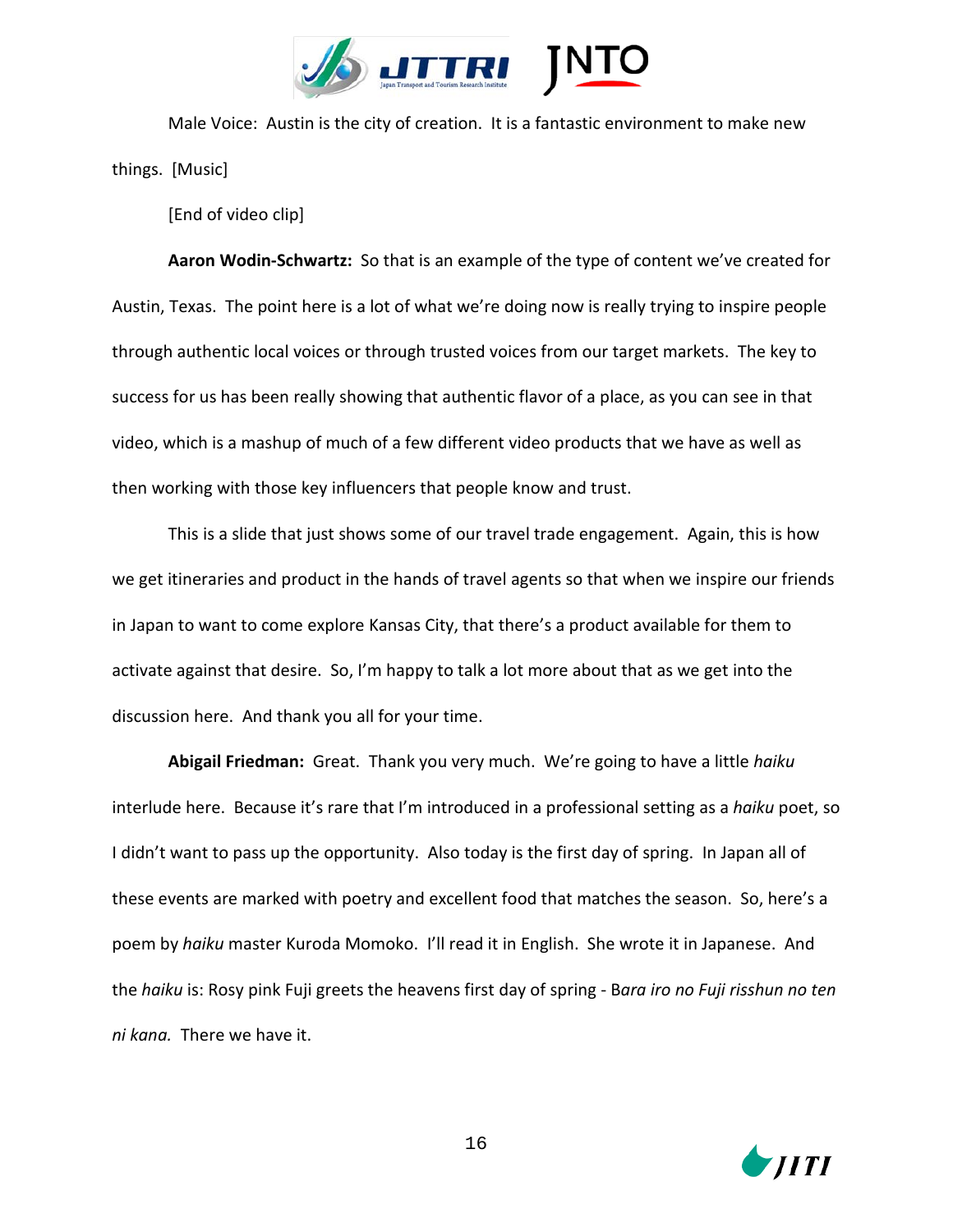

Also, before we go into some of the more serious questions about how to expand our exchanges between the U.S. and Japan, I thought I would start by asking each panelist what your first experience -- if you're Japanese, what your first experience was in the U.S. or vice versa if you're American. And then also what made you come back. So, let's start with you Shimada-san.

**Takehiro Shimada:** Thank you, Abigail-san. My first encounter with the United States is almost about 30 years ago, when I was I think a high school or university student. At the time my father used to work for the consulate general office as a medical attaché. There was no direct flight from Tokyo to Rio de Janeiro so I had to change my planes. And LA was my first destination to change the airplane. You know, we took airplane.

I still remember that when I just arrived in LA I found a picture of President Ronald Reagan - Welcome to the United States. I was a great fan of baseball, so United States is kind of the country of dream for myself. I still vividly remember that the picture of President Ronald Reagan, it was almost shining. I caught the impression that, wow, I just arrived in the United States - the country of baseball, the country of freedom, and the country of the leadership of the world. So that is my first encounter of the United States.

**Abigail Friedman:** Great. Thank you. How about you, Laura?

**Laura Abbot:** Thanks. So, I just was debating with myself do I tell it like kind of a more honest story or -- so I'm going for a very personal story. I was dating this guy. We'd only been dating about three months and things had been going very well. We're getting pretty serious. And he said to me, so what do you think about Japan? And I said, well, what do you mean what do I think about Japan? I've transited through Narita but never really spent any time there.

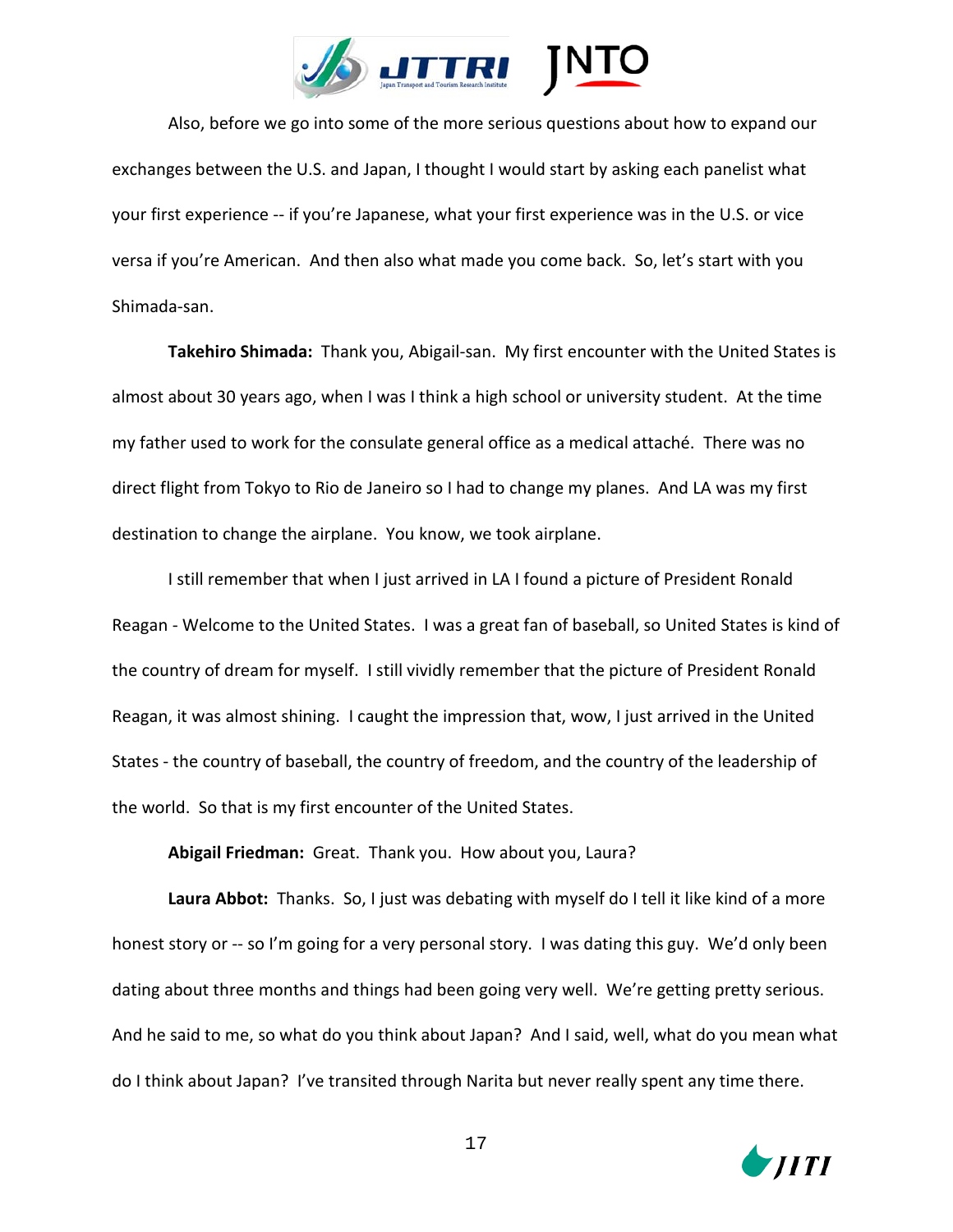

And he said, well, I'm supposed to move there in four months and I really like to continue this relationship going. So, would you consider moving to Japan?

So that was my first consideration quite honestly. He was in the military and was going to be heading there with his work. So, I had to think about the relationship and about the country too because I was working in international relations but not with Japan at the time. So, I actually applied for a fellowship through the Council on Foreign Relations in Hitachi to try to find a way for it to work for me professionally, to move to Japan and receive the fellowship. And we moved to Japan. We were engaged, actually, and moved to Japan.

And six weeks after arriving there was the Great East Japan Earthquake. I was in the 25th floor of an apartment building in Roppongi. The building shook and I was scared to death, and I thought this was the end. Then when it wasn't the end for me but it was tragically for so many people, I wanted to do whatever I could to help.

Because I had this fellowship for the year, I had actually applied for the fellowship to study about study abroad exchanges. At the time there had been a big downward trend of Japanese studying in the United States. It was about half of what it had been ten years before, and that had been a big priority for people to try to change that. So, I wanted to study that and work on that. But then after the earthquake, I said, well, no one's really caring about study abroad right now. I want to do something to help.

I had the opportunity to go up to the Tōhoku region and worked with a group called All Hands Volunteers and do hands-on disaster relief work. I also had the opportunity, I worked with the Embassy. Having worked in government before, I said, can I help? I showed up on

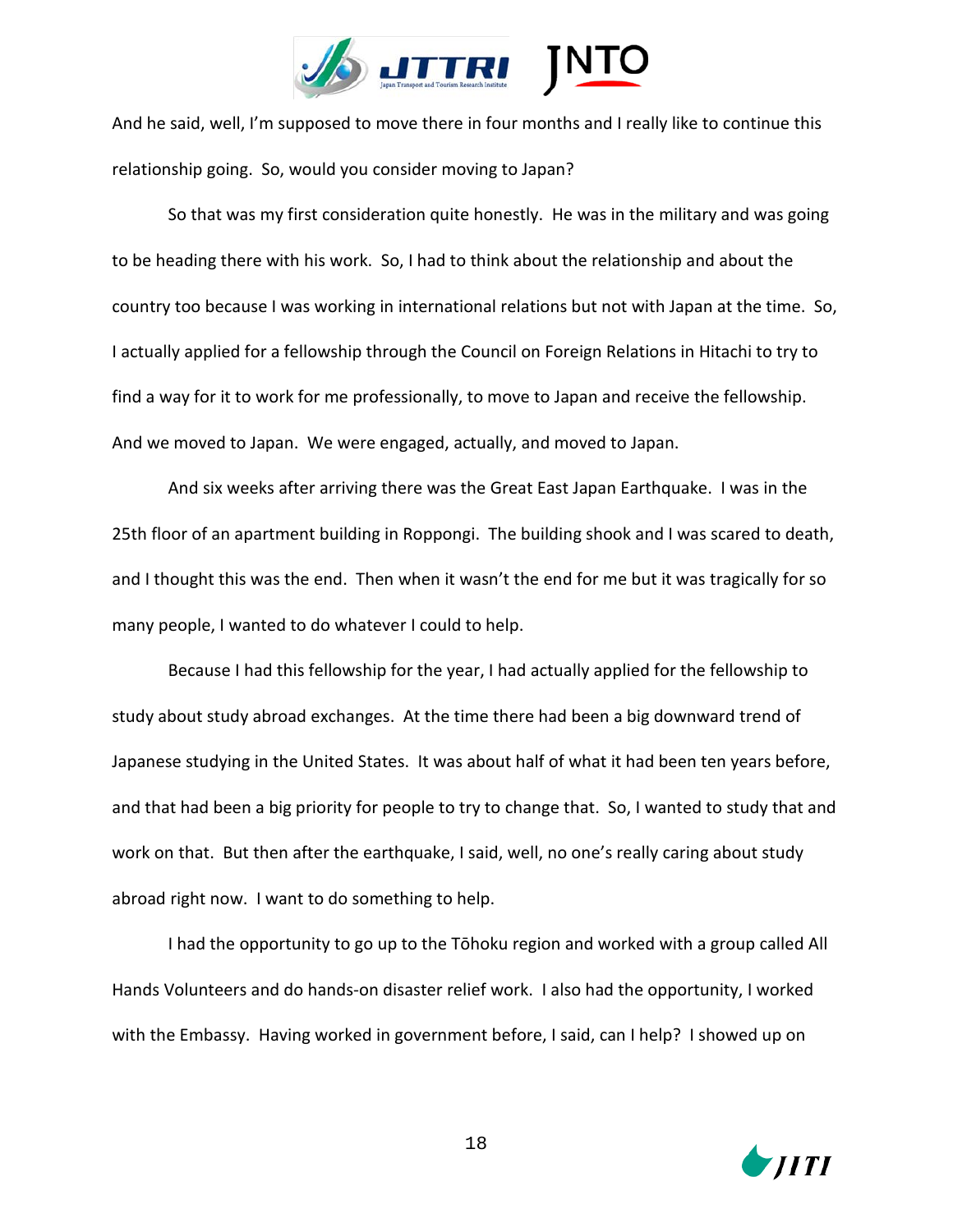

their door and they said just start answering the phones for some companies that are calling us saying what can we do. American companies.

Ambassador Roos at the time pretty quickly said, you know, we need to harness the energy of these corporations to do something more impactful and more creative than just giving them the number to the Red Cross or other organizations. That was really the genesis of the TOMODACHI Initiative. So lucky or unlucky I happened to be right there at the time and had the opportunity to work closely with the Ambassador in creating this longer-term publicprivate partnership harnessing, again, the energy of the private sector to do something more to help with the longer-term recovery of the Tōhoku region. So, I became the Founding Dxecutive Director and stayed in Japan for the next four-and-a-half years.

Then, when I moved back to the States at the end of my husband's military tour, we both moved back. I've stayed engaged with Japan professionally ever since then, and so it was just sort of serendipity but here I am. I never expected to be working with Japan, but I love the country and love the people and really have dedicated my professional career since 2011 and my life to U.S.-Japan relations since then.

**Abigail Friedman**: It's a wonderful story. Thank you. Shin-san, yeah?

**Shin Koyamada:** My American influence, my dad loves American movies. He is a government employee working at the city hall in Okayama. He comes back home with three, four American movies every day. We had only one TV and he said you better watch while I watch, I'm not going to let you watch your anime. Okay. So, I grew up watching American movies since I was probably at junior high. Before graduating from junior high, my mind was already made up pursuing my American dream - to become an actor in Hollywood. So, I told

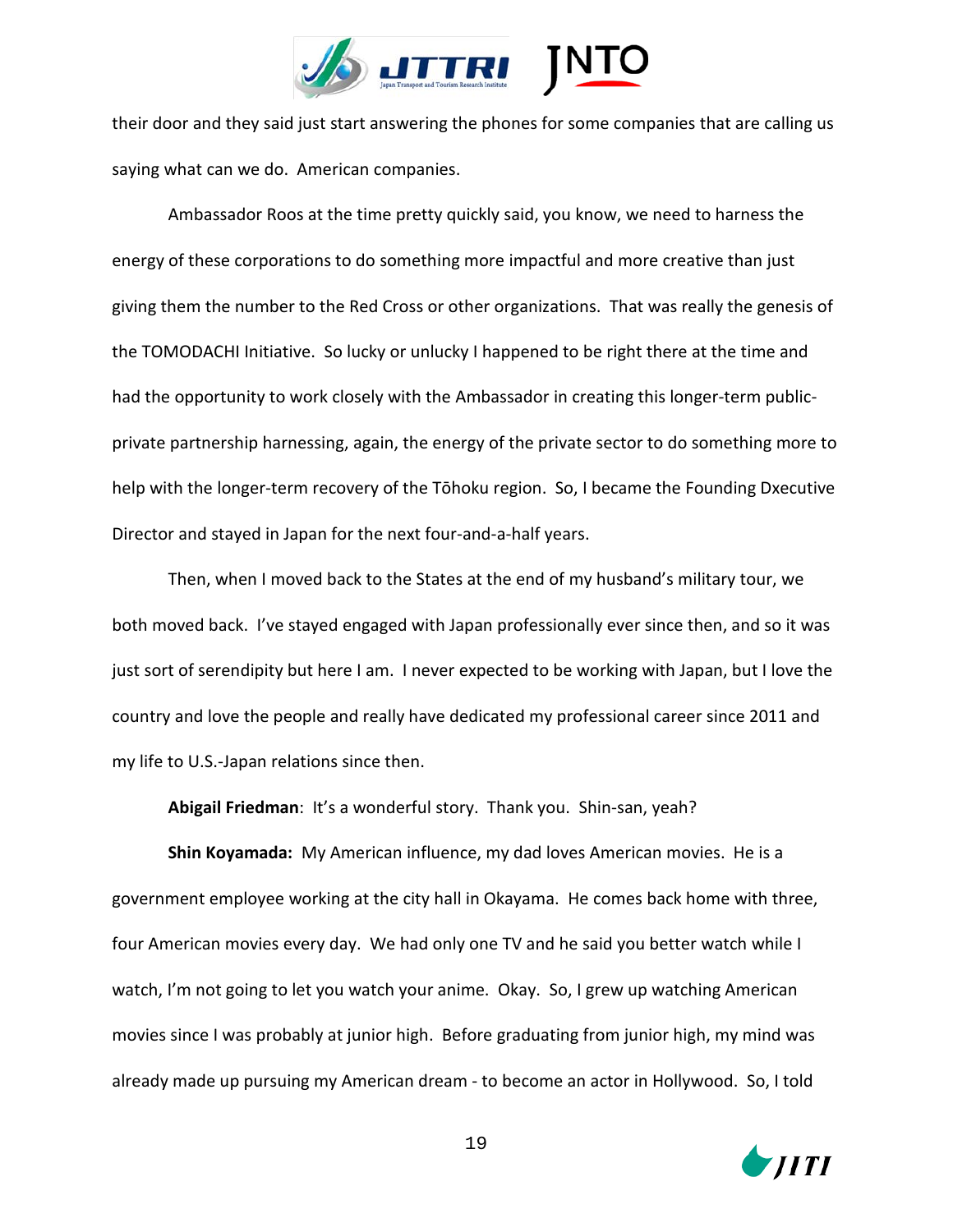

my parents can I go to America, I don't want to go to high school in Japan. My parents said, no, you have to at least please graduate from high school. So, I finished my high school.

American movie has been my influence and without my dad -- thanks to my dad I'm here in the United States. I moved to the United States in 2000, June 11th, and I was a college student. I came here with a student visa. I had no friends. No place to live. No English. No money. I didn't have a place to stay in Los Angeles, but I knew that I was going to make it happen. And I told my parents before I came to the United States I'm not going back to Japan unless I achieve my dream. So, I was only 18 and I found my place and enrolled in a college, Los Angeles City College. I took my acting class in 2001, 2002, 2003. Boom, I got my first debut in *The Last Samurai*.

Nobody knew who I was of course. That was my first movie. I thought it was a student film. But when I showed up on the set, I was like, wow, Tom is here. Well, we had dinner. Ken Watanabe is here. Hiroyuki is here. Wow, this is amazing. And I was in the cast number three, so I was one of the least in the movie. I had a great time working in the set for eight months. U.S., Japan, and New Zealand for six months. Then I was on Disney Channel. I grew up with the Disney Channel. I can talk about this all day long but I'm going to pass it on. Thank you.

**Abigail Friedman:** I'm so glad I asked these questions. They're fascinating stories. Aaron.

**Aaron Wodin-Schwartz:** Well, we'll see about that, a tough act to follow. I'm also going to talk about movies. I grew up in a really rural area. We didn't generally have TV service. What we had was like six movies that we watched over and over and over again. One of them was *Mr. Baseball*. I don't know if people are familiar with that film, from Tom Selleck from the

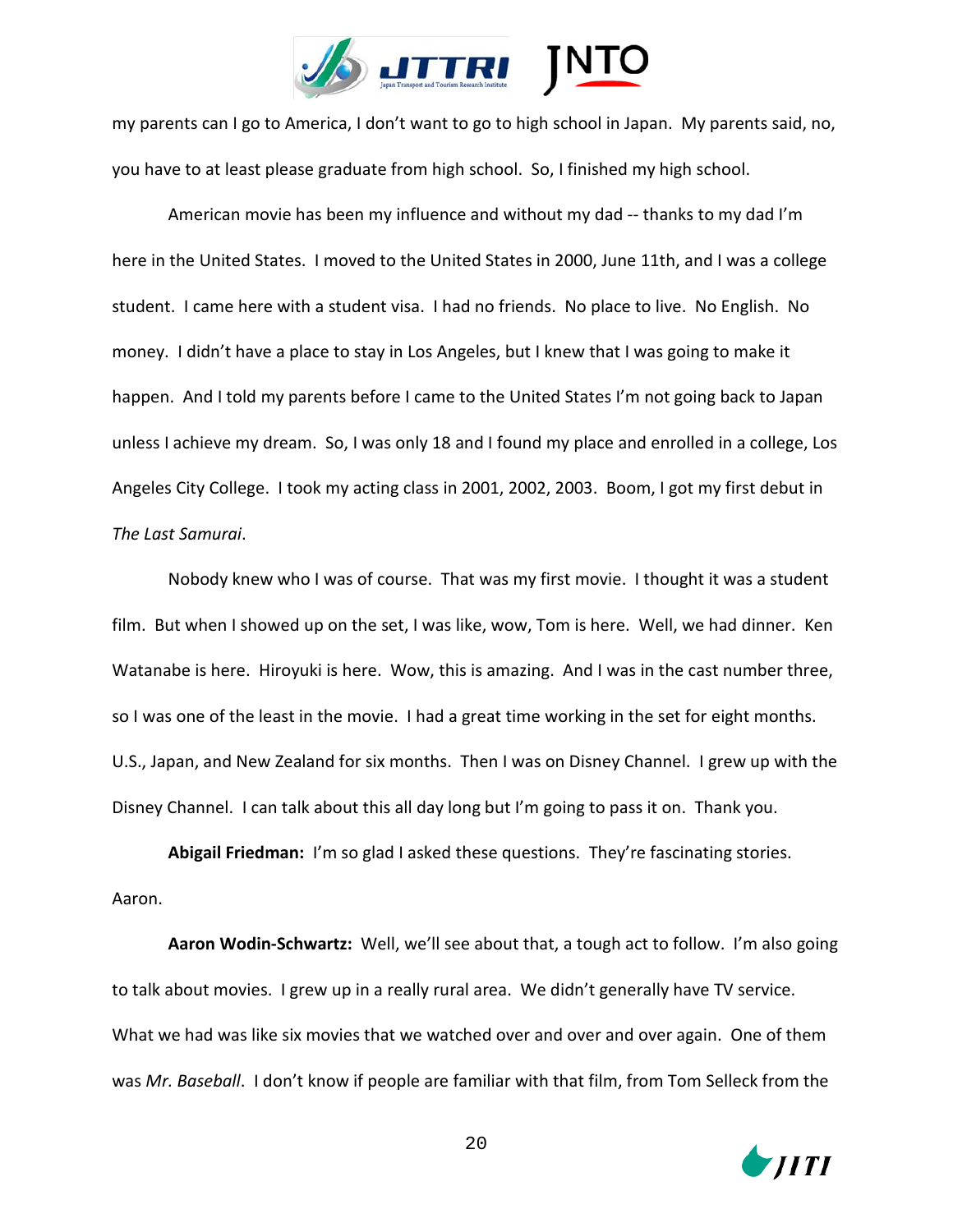

'90s. A washed-up MLB player goes to Japan and goes through all the trials and travails and ultimately integrates Japanese culture into his personality and who he is. And vice versa for his Japanese host. I just thought it was fascinating.

I didn't know how accurate it was or how respectful it was or anything, although I think it holds up. You guys correct me if I'm wrong. I didn't know much about Japan of course, but what I could understand from that movie was that it's a very deep and interesting ancient culture that I wanted to know more about. But of course, I was a kid and didn't do much about it.

Fast forward to probably 2006. That was between college and grad school and I was in New York City. We're talking about it earlier. I ended up dating a Japanese American girl and learned a lot more about the culture. I hung out with her family in Claremont, California and it was a really interesting immersion experience. But unfortunately, I never made it to Japan until many years later.

My first and only trip still to Japan was through Brand USA. We were doing the Japanese premiere of our first 3D IMAX movie, *National Parks Adventure.* If you haven't seen it, go see it. And that was amazing. We got to of course do our whole film event. We had the Japanese actors and TV hosts and so on and so forth come out. But it's just hanging out and walking around the city of Tokyo, and visiting some friends in Yokohama was amazing.

Of course, there was one night where some colleagues and I and one of the stars of the film, we sort of went out to have street food. We went to a bar and the next thing we know it's 3:00 in the morning. We said why don't we stay up and go to the fish market. So, we snuck in

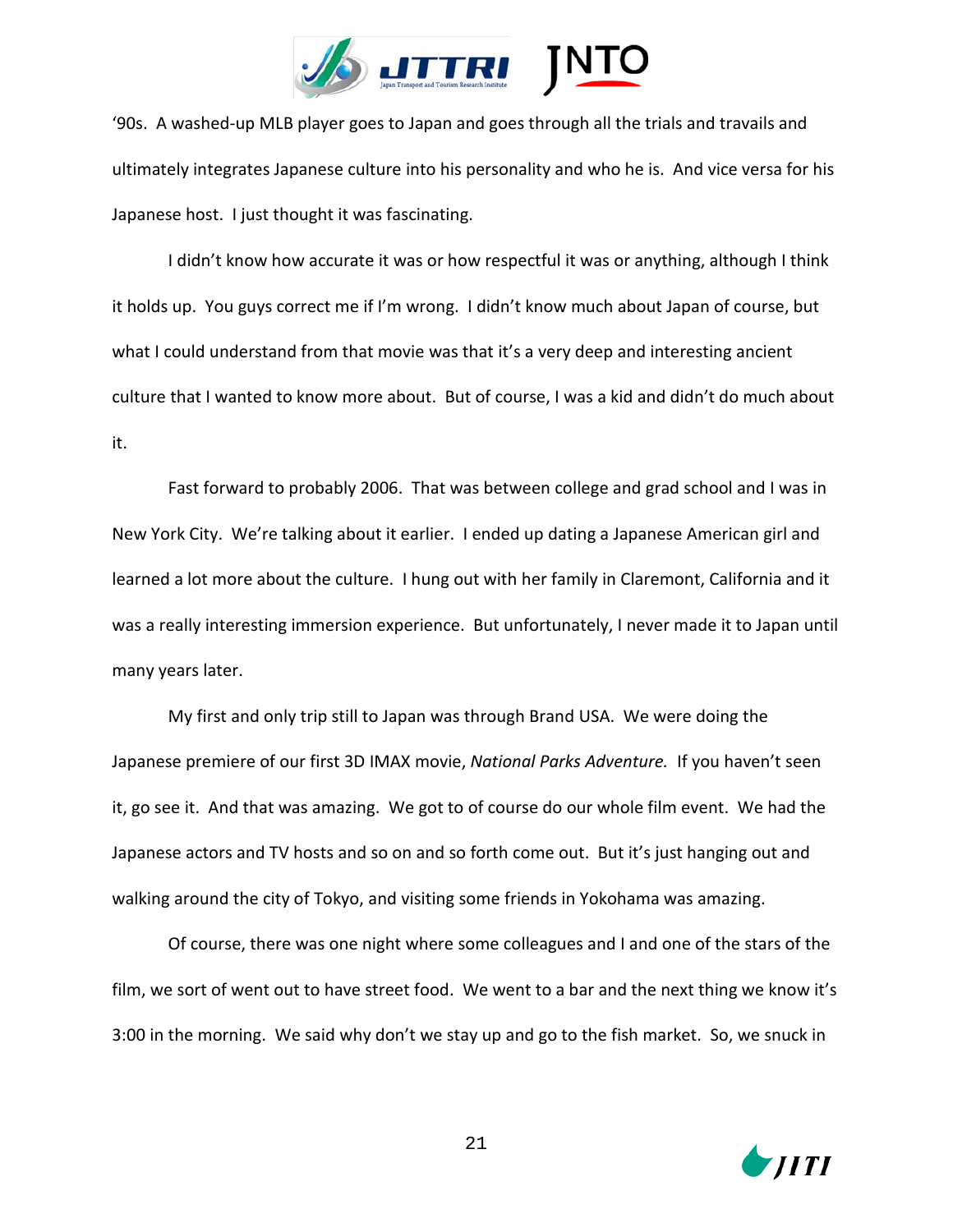

the fish market at 5:00 in the morning and had one of those epic -- we got kicked out three times actually. I got to see a little bit but apparently you need tickets in advance.

So that was my first and still only experience in Japan, but I'm inspired to go back to see more and see more of the country, skiing up north in Hokkaido and going to Kyoto. And I'd love to see Okinawa. So, it's still an amazing country, a culture that fascinates me and much more to learn.

**Abigail Friedman:** Great. Thank you so much. What I found really ties everything together with all of these different stories is the age at which your memories of being exposed to Japan or the U.S. We are all very young, and that seems to me to be the key. People have talked about that, sort of youth and the U.S.-Japan exchange relationships.

So, I'd like to key off of that and ask you. I think I'll start with Laura. What are some of the challenges to engage in youth, if there are any, in each of our countries to get excited about the other country? What would be some of your ideas of how to overcome those challenges?

**Laura Abbot:** Thanks, Abigail. I think there's been narratives certainly when I first moved to Japan of particularly Japanese young people saying I'm not that interested in studying abroad - in the United States. There are so many great opportunities for me here in Japan or elsewhere in Asia. It's closer by. It's sort of easier to get to. The U.S. is very expensive from an educational point of view. So, there are certain barriers, entry and out. I think in terms of study abroad exchanges, the cost of education in the United States is a big deterrent.

I think another impediment that hurts both way exchange is the school year calendar which doesn't line up. So, it's hard for people to just say I'm going to take a year abroad or a

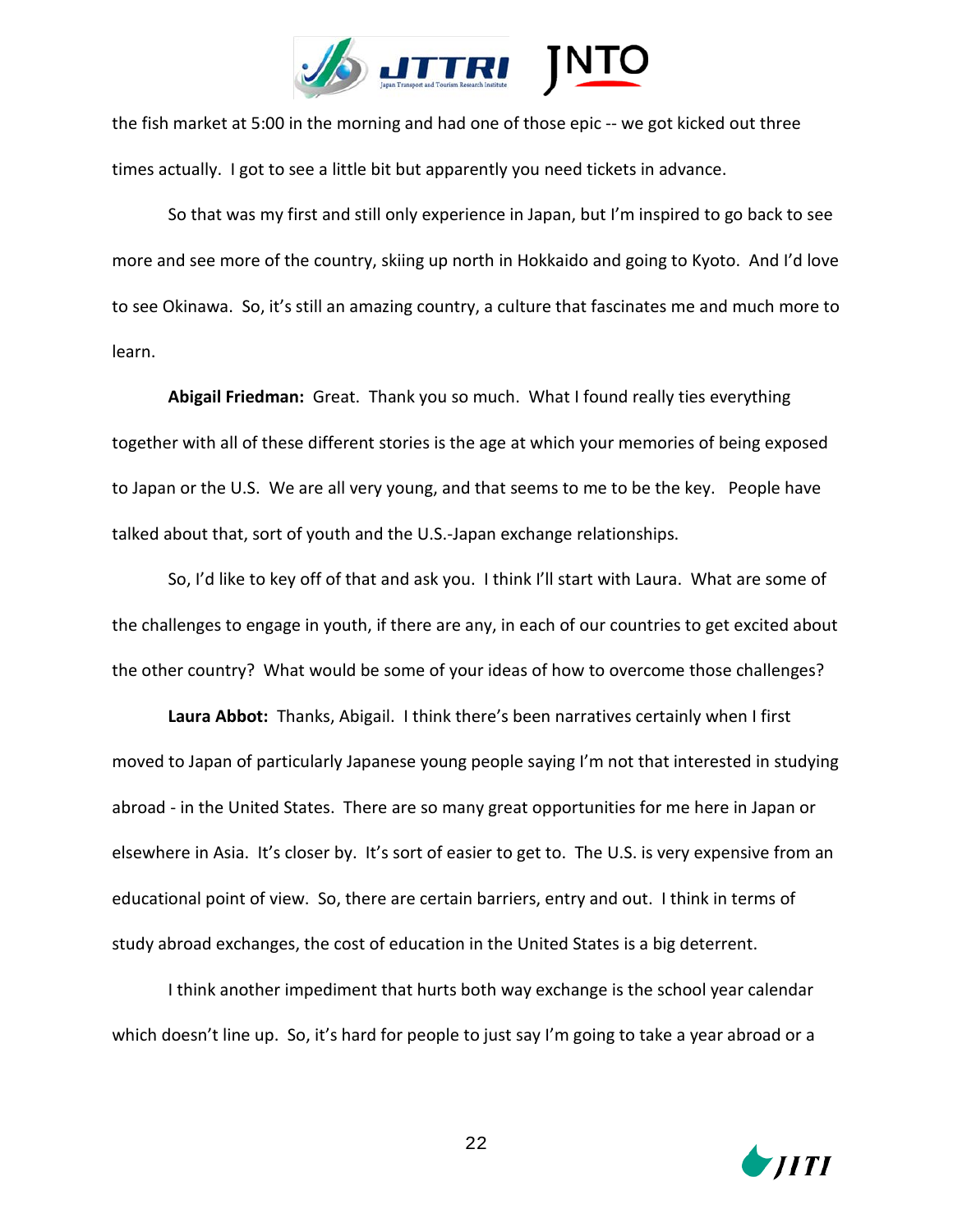

semester abroad. And even the summer holidays abroad, it doesn't line up. And so, I know there have been some efforts already on the Japanese side to adjust the school year calendar.

Another element that we hear often from the university-age students who are considering studying abroad in the United States from the Japan side is resistance or concern about the recruiting cycle here in Japan which is quite rigid. So, if you want to get a good job at a Japanese company, you need to be in the school and graduate with your years of university done in Japan. It's not seen as prestigious to study abroad and have that on your transcript if you want to go on to some of the big Japanese corporations. And you need to be there for the recruitment cycle. So, I think potentially changing that recruitment cycle or loosening it up a little bit would also help.

For the Americans wanting to go to Japan, I think the culture is really enticing. People love Japanese food and it's very cool. I saw other videos earlier about the skiing and things. I think there's an element of cool in Japan. That really is cool that people get excited about.

But I think the language is a huge issue for people to be able to study abroad or work abroad effectively. So, it's a challenge on both ways. We need to improve English language learning in Japan from a much younger age, I think. Then there's just not a lot of Japanese language programs in the United States. And still I think to study and work in Japan, there just aren't very many options if you don't speak Japanese.

**Abigail Friedman:** It's interesting. One of the things that the Japan-America Society of Washington, D.C. initiated was a fast course for people who are thinking of going to Japan, who are already planning to go as tourists. Just do a five-day course keyed off of tourism brochures

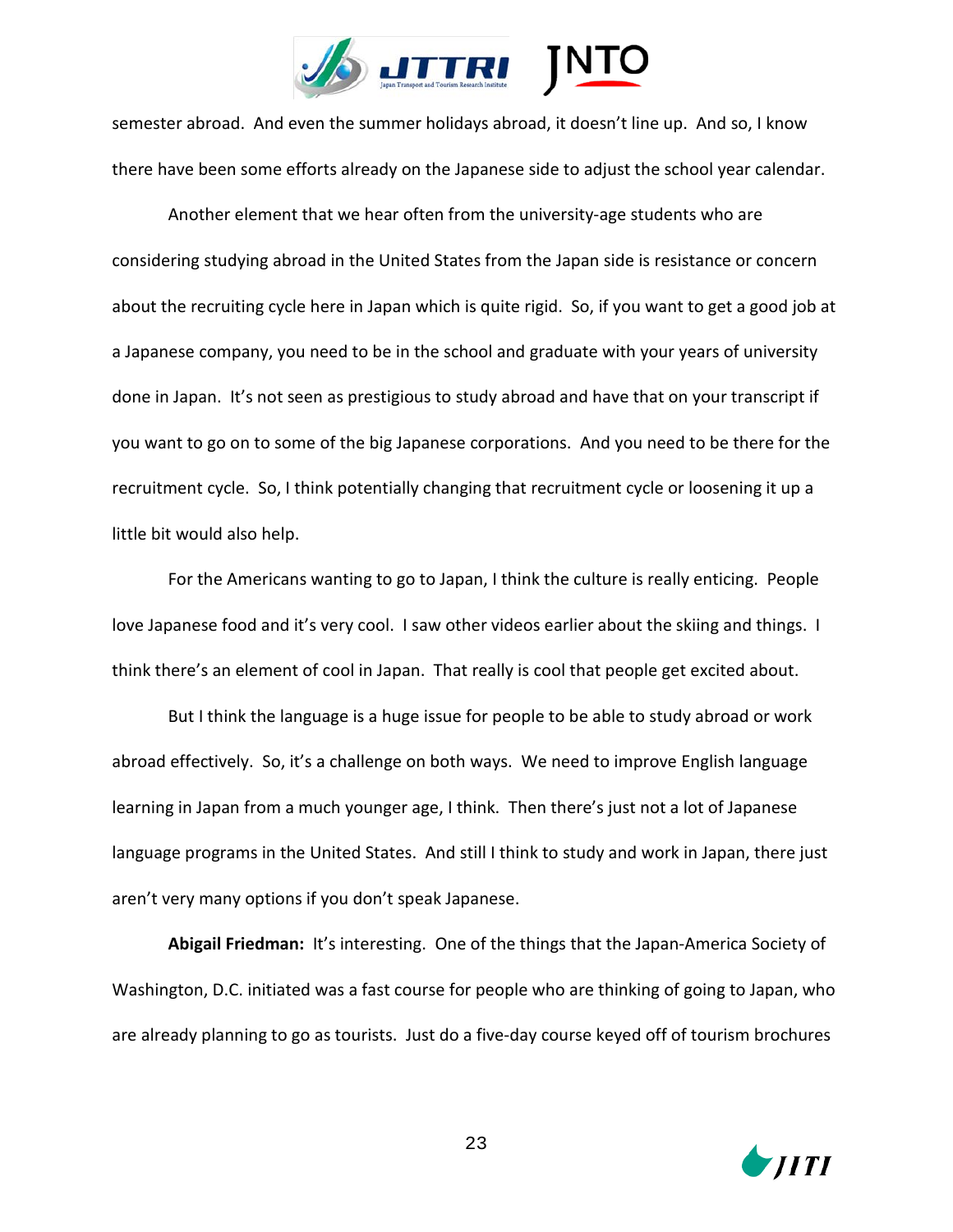

to make it more accessible. Because I think you're absolutely right; the language seems monumental. But you don't need to have a lot to be able to just land on the ground.

Laura Abbot: I'll just add one more thing, which is we've seen -- I think this sort of get them young is the best advice. We've seen short-term exchanges, which are for a couple of weeks for high school students, can have a profound impact in the future of their decisions to want to study abroad in university or work abroad in the future. It's not as scary to go away for a week or two.

Abigail Friedman: Shimada-san, does what Laura said resonate with your experience at the Embassy? What are some of the things that the Embassy is trying to do to expand exchanges?

**Takehiro Shimada:** Thank you, Abigail-san. In terms of the Japanese language, it is true that it is definitely the kind of impediment for the American kids to -- not only with Japan, even also the study abroad in Japan. So, from that perspective, we are always extending our support to the Japanese language education in the United States. For example, one of the challenges that Japan is facing is that even though actually the number of Japanese learners are increasing, but the challenge is that the number of the teachers are decreasing.

The reason is that in order for the Japanese teachers to stay in the States, maybe you need the appropriate visas. And also in order for the Japanese teachers to teach Japanese, in especially the local school or public school, you have to get a license in each state.

So that is the most difficult part for the Japanese government, to maintain the number of Japanese teachers here. In order to do so, we always make efforts to work on each local government or in the city levels, country levels, even the state level to allow the Japanese to

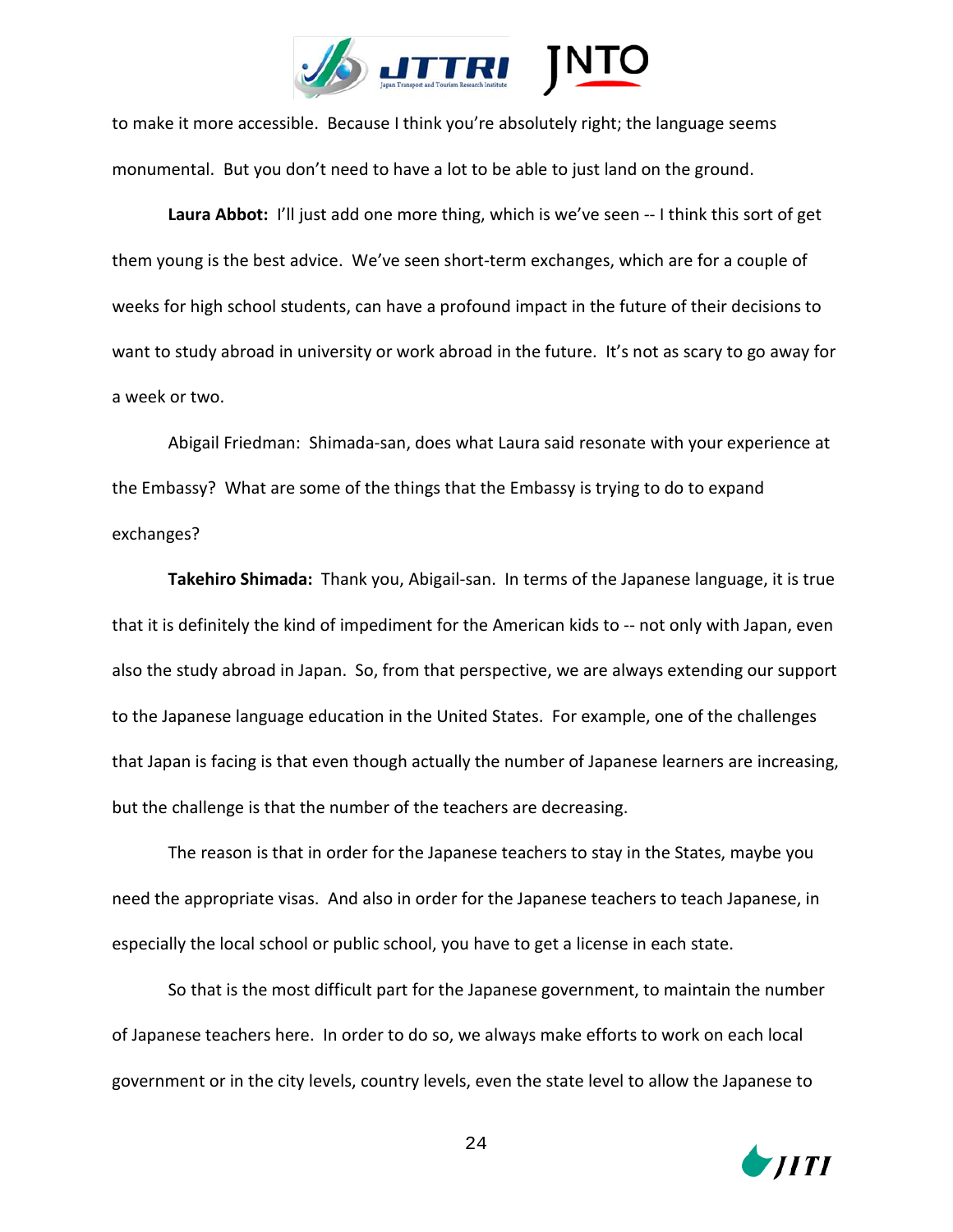

stay in the United States as a teacher. At the same time, in order to overcome such difficulties, we are now studying the possibility to encourage for example the Young Americans, like the JET [indiscernible]. If they are eager to come back to the United States to become the Japanese teacher, maybe Japanese government should have opportunity to train them. Extend their basic training course to become the Japanese teacher when they are in Japan. So that is the endeavor we are just seeking for.

**Abigail Friedman:** Excellent initiatives. I'm going to change it up a little and ask Shinsan. I saw in your bio you're from Okayama, which is not Tokyo or Kyoto. And one of the things that we've talked about earlier today is the need to encourage people to visit the regions outside of the big cities. Having come from Okayama - which is not a small city by the way. It's a big city. But it's probably not the first city that comes to mind for an American. What are some of the things that you would see would be helpful to attract people to go to the regions of Japan?

**Shin Koyamada:** Speaking of Okayama, next year we will host a Japan-United States Sister Cities summit in my hometown of Okayama for the first time ever in history. So, Norman Mineta-san, you're welcome. Please come to our summit.

**Male Voice**: San Jose?

**Shin Koyamada:** Yes. San Jose is a sister city with Okayama for 50 -- no, 60. 1957, so 67. So, it's been a long time- third older sister city. So, I will let you know more details. It's going to be in October next year. It's not officially announced yet but it's going to happen.

To answer your question, I had an opportunity to travel in 2012. I got a call from the State Department and the U.S. Embassy in Tokyo, and the consulates, to do a speech in Tokyo,

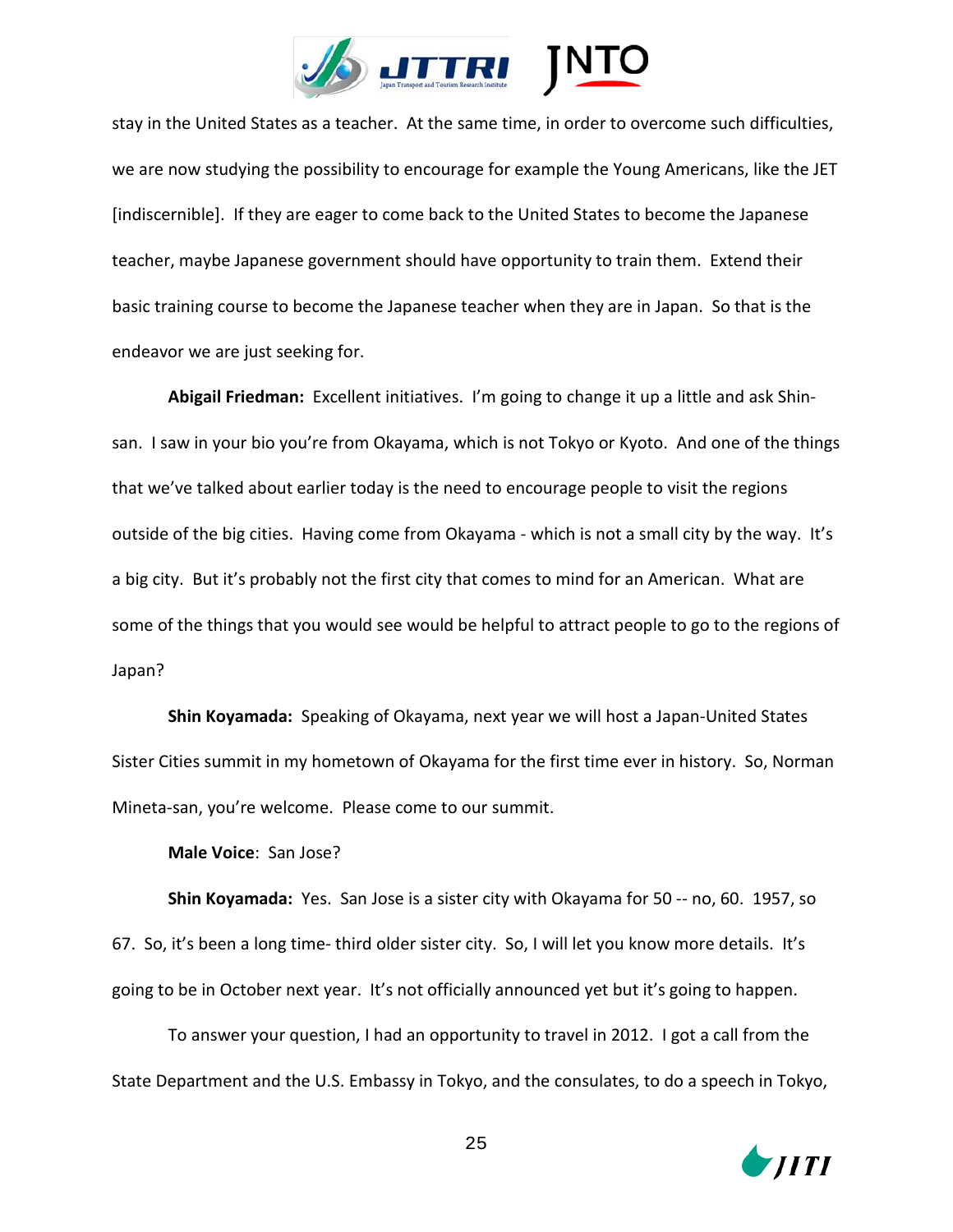

Osaka, Fukuoka, Okayama, and Okinawa to share my story in the United States. Coming from a small city -- well, considerably a small city compared to Tokyo. There are about 700,000 people in the city of Okayama. The government of Japan said the youth are very conservative of going out and studying abroad in the United States and other places. I was wondering why. And I had an opportunity to talk to these high school students one on one. Every lecture I had about 300 Japanese students. And it was surprising how much they're willing to study in the United States but it was the society that kind of suppress.

Also, it was an image of the United States that they see on television. I told them I've been in the United States for a long time. I've never been in a dangerous situation. All you see in television is not what is happening in the United States. It was a very fascinating experience. These students are willing to take a risk in coming to the United States, and now they have their parents. I realized that there are so many students in the regions of Japan that are willing to go outside but parents, schools, teachers, friends -- I was in the same situation when I was in high school. Why are you going to the United States? You're not going to achieve your dream - Hollywood. You're in Okayama. You don't speak even in English.

Why are you going to the United States? To achieve my American dream. When somebody, if your parents -- if your kids are willing to take a risk and plan their lives to pursue their dreams, I totally encourage you to encourage your own kids. That's why we host the Japan-America Discovery Tour. We took Hollywood celebrities to regions of Japan to see what is really happening outside of Tokyo, Osaka, Nagoya, Fukuoka - in the smaller cities. And we took Hollywood celebrities in ten different cities throughout Japan, from Miyagi all the way to Okinawa.

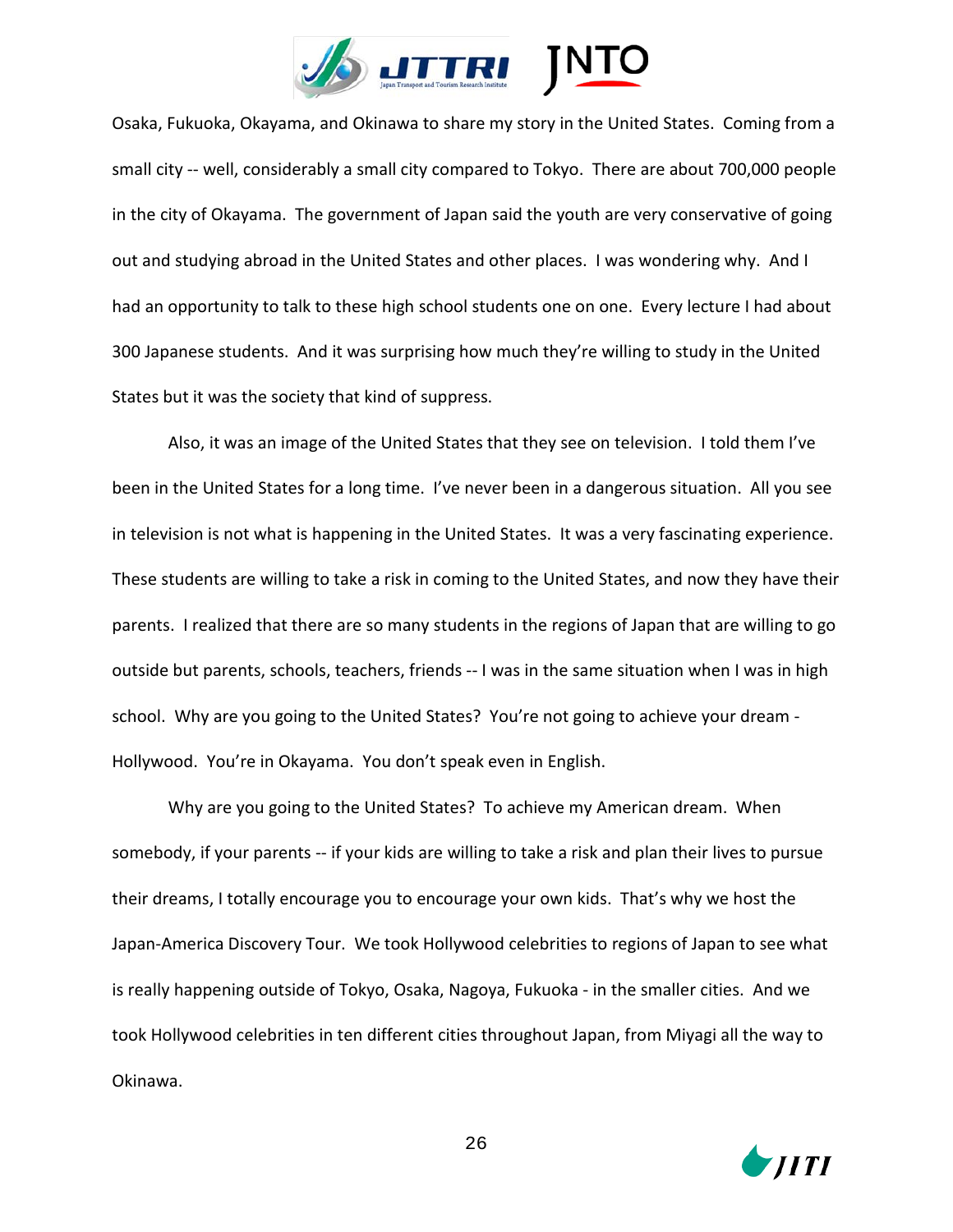

And speaking of tourism, they have about 20-30 million followers on Twitter and Instagram. I have a quarter of a million followers too. But for visiting these places, they were assigned to tweet, engage in the social network and to talk about what you have experienced, what you see, what you really think. And these followers around the world are really listening to these role models. And the role model in Japan is a very important thing.

So through our foundation, KIF, we send different speakers who have different international background to talk about -- to share their stories. So, they could be their role models, an opportunity to think globally and take the opportunity to study abroad, hopefully in the United States. I had a wonderful experience in the United States. So that's my approach social network. Not only working in the big cities but do your projects in the regions of Japan and they will support and appreciate what you do. Thank you.

Abigail Friedman: Thank you. I think --

**Male Voice:** [Inaudible]

**Abigail Friedman:** My exposure to Japan? You know, we love talking about ourselves. I was a little like Laura. I did not really have Japan on the screen. But my husband had grown up -- his father was in the Navy and he watched films on Navy bases all across America. They were always showing these Samurai films, so he fell in love with Japan because of the Samurai films he watched as a kid. So, he got a job offer in Japan, in Hiroshima, and I thought why not. And that's how I ended up in Japan. The irony is my husband went on to do many different things unrelated to Japan and I like a Roomba vacuum cleaner just kept going straight on the Japan front.

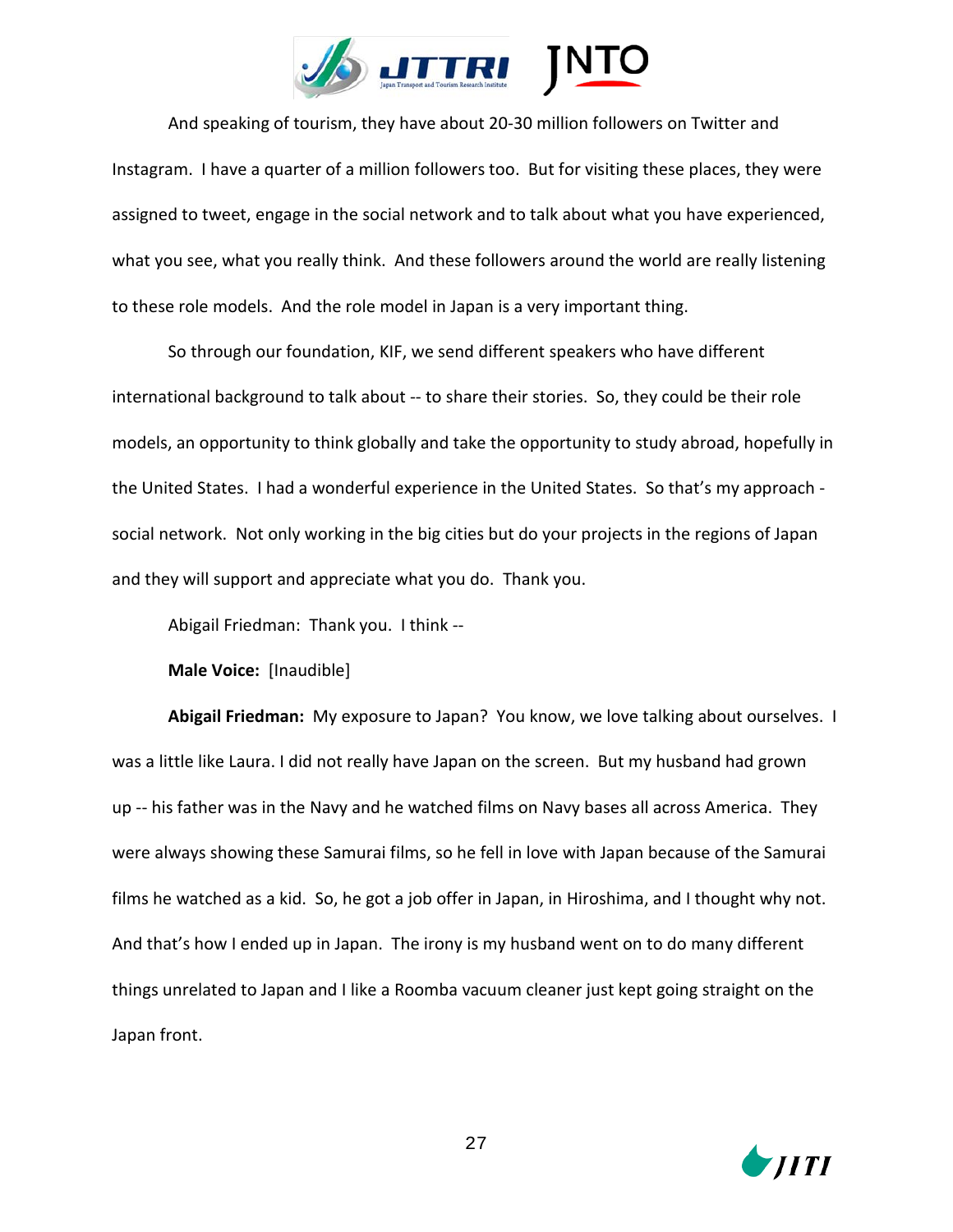

And for me, the language also was something that was key. In fact, one of my language teachers from the State Department is here today in the audience. And when I first started learning Japanese, I asked how long it would take. Then the State Department they said ten years. I thought, well, you don't understand. I'm really smart; I could do this like maybe in two. When I hit the ten-year mark, I realized that they were right. But the language for me is what allowed me to get exposure to Japanese *haiku*. It allowed me to get exposure to people.

I remember going to a region closer to the -- I'm forgetting the towns but it was inland and it was a region facing Korea. And I met all of these older people there who talked about their trade relationship that they used to have in the old days with the North Korea. Those kinds of insights you can't get if you don't make an effort to learn the language. Because these were quite old people, this was something in their youth. But I had a sense of the layers of Japanese history. And as a diplomat, that was so important to understanding the complexity of Japan. So, thank you for asking.

Let's see. I think at this point we should open it up to the audience's questions. Thank you for starting it off, Secretary Mineta. I have to say that because of the light, it's hard for me to see in that area. So, if you raise your hand, if someone could come over and just let me know. And there's someone with a microphone. I see a hand over here, so we'll start here. Thank you.

**Male Voice:** I think Japan is missing out on a big opportunity. What you might call niche tourism is really highly specialized tours. I'm thinking railroads, folk art, anime, manga, expos my favorite - woodblock prints, high-tech projects, breweries, Shinto faith. Each of those could be specialization tours. They have yet to appear, as best I can tell, in the Japanese scene.

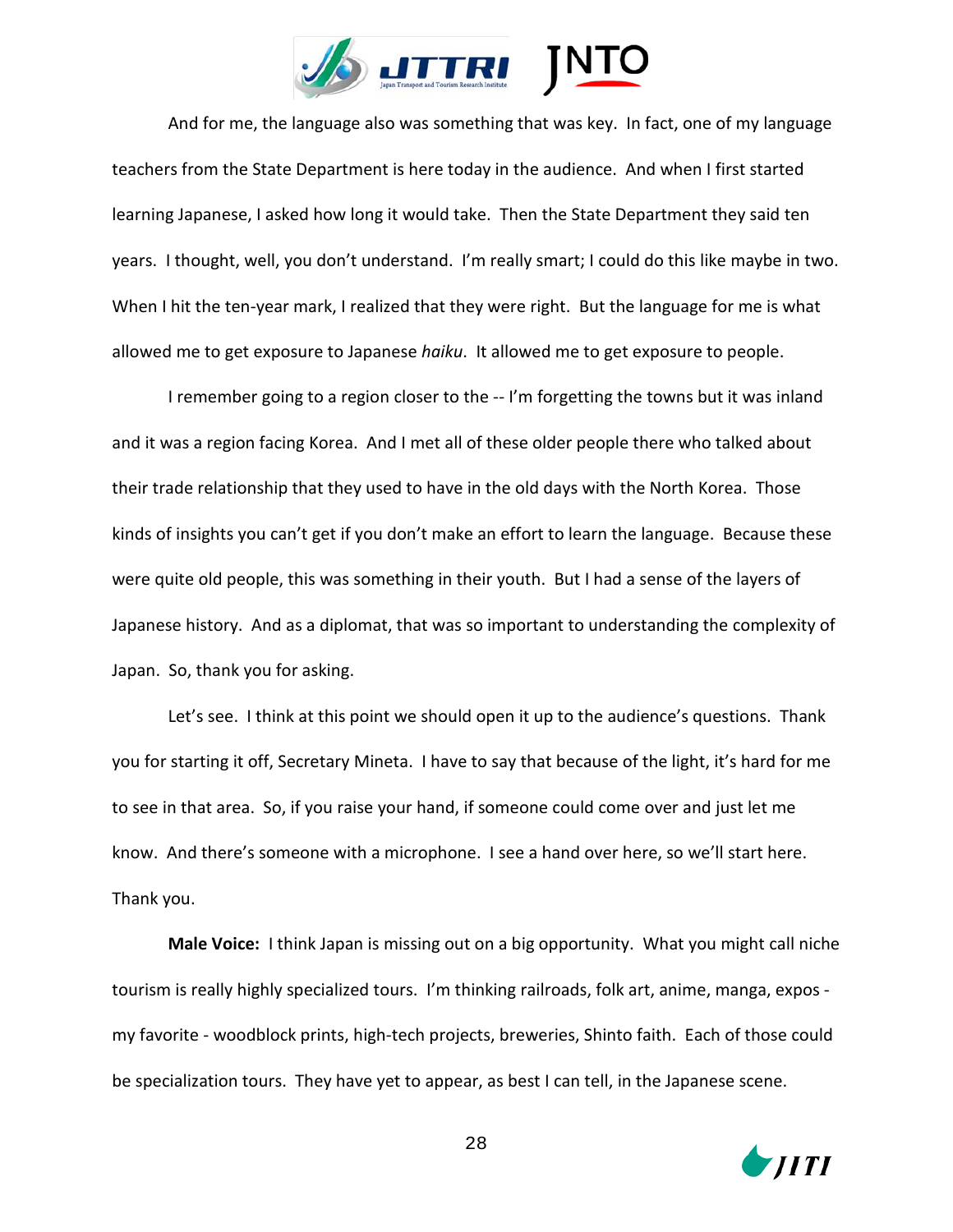

I also have to tell Japan a big secret. There's some confusion about your nature tours because there are tens of thousands of Americans who will not go to Japan and will not return to Japan because of the marine mammal slaughter. And I think at some point Japan has to stand up and say we're losing more money to conscientious objection tourists in the U.S., Australia and Europe than we're gaining from visitation [sounds like] slaughter. I mean isn't that an issue that JNTO should be looking at seriously and counseling the government at large?

**Abigail Friedman:** That's a great point. None of us on this panel are with JNTO, but I think that message was heard. Maybe afterward they will be able to have a conversation with you. Thank you. Other questions? Okay. Well, we can go on talking. Okay, yes?

**Female Voice:** Thank you. Just as a point of reference, what's the difference between Japan Tourism Agency and Japan National Tourism Organization - JNTO? Is one government and the other private sector? And if we want to contact somebody about some of these types of ideas of putting together thematic trips, which is the right organization to direct such an inquiry?

**Abigail Friedman:** I would assume the JNTO. Did I get the answer right? So again afterward -- we have at the front table here representatives from that organization. They would be able to help. So thank you. And I apologize again for not being able to answer the question myself, but I don't have that answer. Yes?

**Satoshi Seino:** [Speaks in Japanese]

**Interpreter:** Thank you very much. I'm Seino from JNTO. I will first answer the easier question that has to do -- no. It's the second question. Japan, the Tourism Agency is the part of government so that their activities are rather restricted and then it doesn't have much